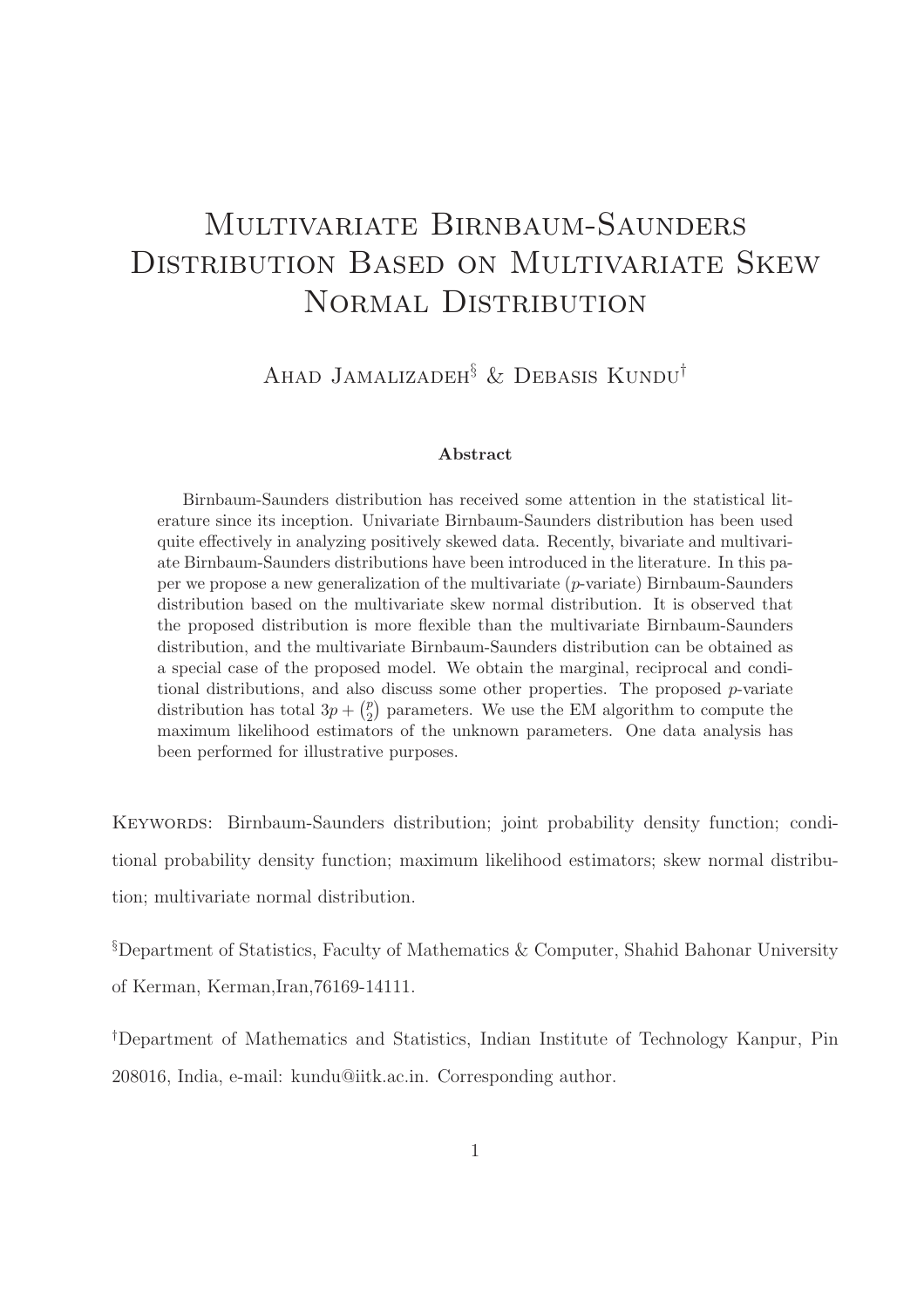## 1 INTRODUCTION

Birnbaum and Saunders (1969a, 1969b) introduced a two-parameter lifetime distribution which has been used to analyze positively skewed data. The Birnbaum-Saunders (BS) distribution was derived through a monotone transform of the normal distribution. Since then a considerable amount of work has taken place on the development of the different aspects of this distribution, see for example Chang and Tang (1993, 1994), Dupis and Mills (1998), From and Li (2006), Ng et al. (2003, 2006), Leiva et al. (2008), Lemonte et al. (2007, 2008) and the references cited therein.

A random variable T is said to have a two-parameter BS distribution with shape parameter  $\alpha > 0$  and scale parameter  $\beta > 0$ , if it has the cumulative distribution function (CDF) as follows:

$$
F_T(t; \alpha, \beta) = \Phi(a(t; \alpha, \beta)); \quad t > 0,
$$

where  $\Phi(\cdot)$  is the CDF of a standard normal distribution function and

$$
a(t; \alpha, \beta) = \frac{1}{\alpha} \left( \sqrt{\frac{t}{\beta}} - \sqrt{\frac{\beta}{t}} \right).
$$
 (1)

Kundu et al. (2010) introduced a bivariate Birnbaum-Saunders (BBS) distribution by using the same monotone transformation. A bivariate random vector  $(T_1, T_2)^T$  is said to have a BBS distribution, if the joint CDF can be written as follows;

$$
P(T_1 \le t_1, T_2 \le t_2) = \Phi_2\left[a(t_1; \alpha_1, \beta_1), a(t_2; \alpha_2, \beta_2); \rho\right]; \quad t_1 > 0, t_2 > 0,
$$

where  $\alpha_1 > 0$ ,  $\alpha_2 > 0$ ,  $\beta_1 > 0$ ,  $\beta_2 > 0$ ,  $-1 < \rho < 1$ , and  $\Phi_2(u, v; \rho)$  is the CDF of a standard normal random vector  $(Z_1, Z_2)^T$  with correlation coefficient  $\rho$ . The authors discussed different properties of the BBS distribution and also addressed inferential issues. In a subsequent paper the authors, Kundu *et al.* (2013), proposed a multivariate Birnbaum-Saunders (MBS) model and discussed different properties.

Several generalizations of the BS distribution have been proposed by different authors, see for example Diaz-Garcia and Leiva (2005), Leiva et al. (2008), Gomez et al. (2009) and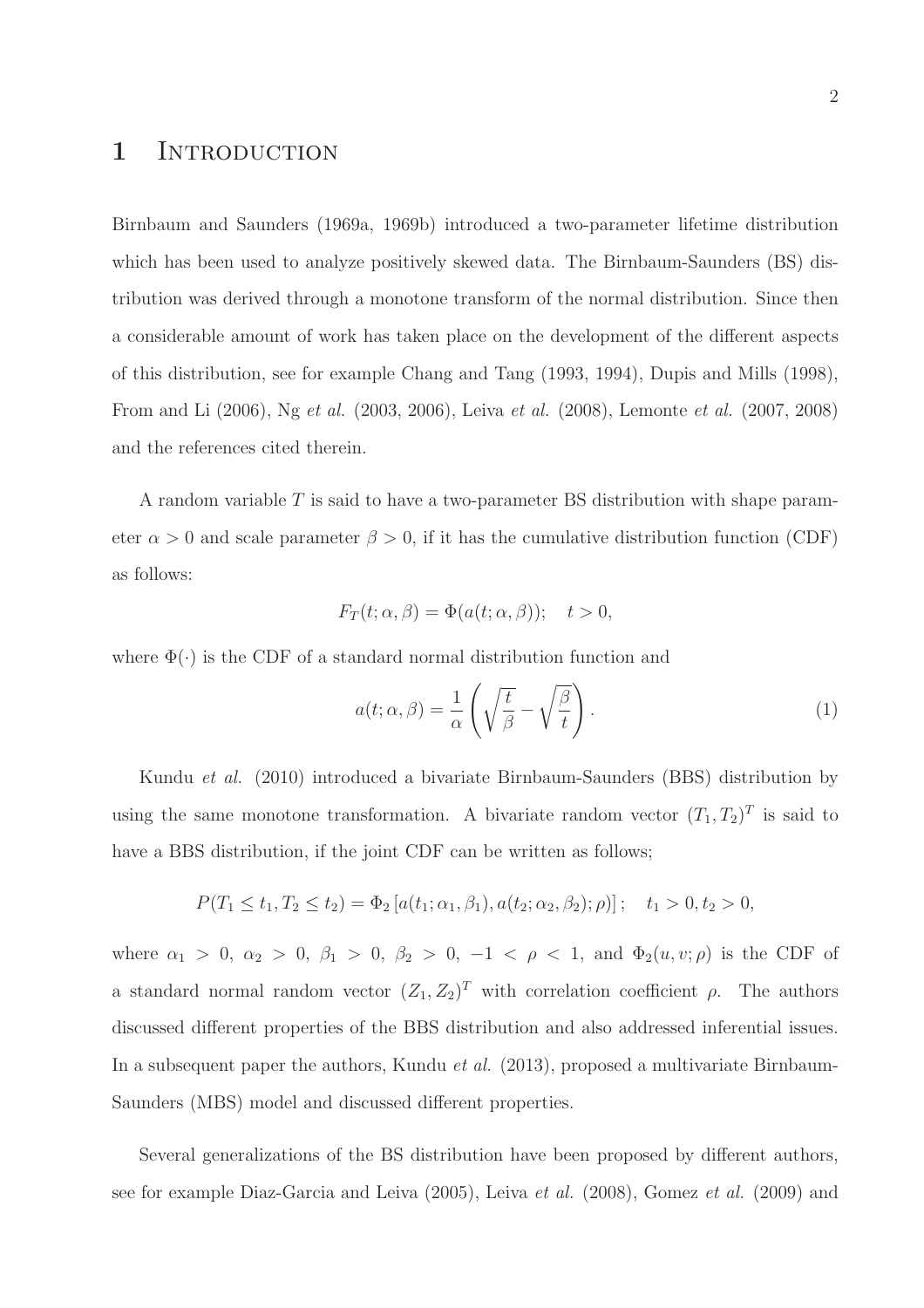Vilca et al. (2011). Vilca and Leiva (2006) introduced a new univariate BS distribution based on skew normal distribution. The skew normal distribution has been proposed by Azzalini (1985). It is more flexible than the normal distribution, and normal distribution can be obtained as a special case. Moreover, the skew normal distribution can have heavier tail than the normal distribution. The proposed generalized multivariate Birnbaum-Saunders (GMBS) distribution is obtained by taking the same monotone transform as the BS distribution, by replacing the multivariate normal distribution with the multivariate skew normal distribution.

The random variable  $T$  is said to have a generalized Birnbaum-Saunders (GBS) distribution based on skew normal distribution, if it has the PDF

$$
f_T(t) = 2\phi(a(t; \alpha, \beta))\Phi(\lambda a(t; \alpha, \beta))A(t; \alpha, \beta); \quad t > 0.
$$

Here  $\alpha > 0$ ,  $\beta > 0$ ,  $a(t; \alpha, \beta)$  is same as defined in (1), and

$$
A(t; \alpha, \beta) = \frac{d}{dt} a(t; \alpha, \beta) = \frac{1}{2\alpha\beta} \left\{ \left(\frac{\beta}{t}\right)^{1/2} + \left(\frac{\beta}{t}\right)^{3/2} \right\} = \frac{t + \beta}{2\alpha\sqrt{\beta}t^{3/2}}.
$$

It is observed that the GBS model is quite a flexible model, and the BS distribution can be obtained as a special case. Moreover, it can have a heavy tail depending on the parameter λ. Some recent development on GBS distribution can be obtained in Leiva *et al.* (2008) and Vilca et al. (2011).

The aim of this paper is to introduce a multivariate Birnbaum-Saunders distribution based on multivariate skew normal distribution using the same monotone transformation as the multivariate BS distribution with replacing the multivariate normal distribution with the multivariate skew normal distribution. Multivariate skew normal distribution was introduced by Azzalini and Dalla-Valle (1996), and it is a more flexible distribution than the multivariate normal distribution.

Different properties of the generalized p-variate Birnbaum-Saunders (GMBS<sub>p</sub>) distribu-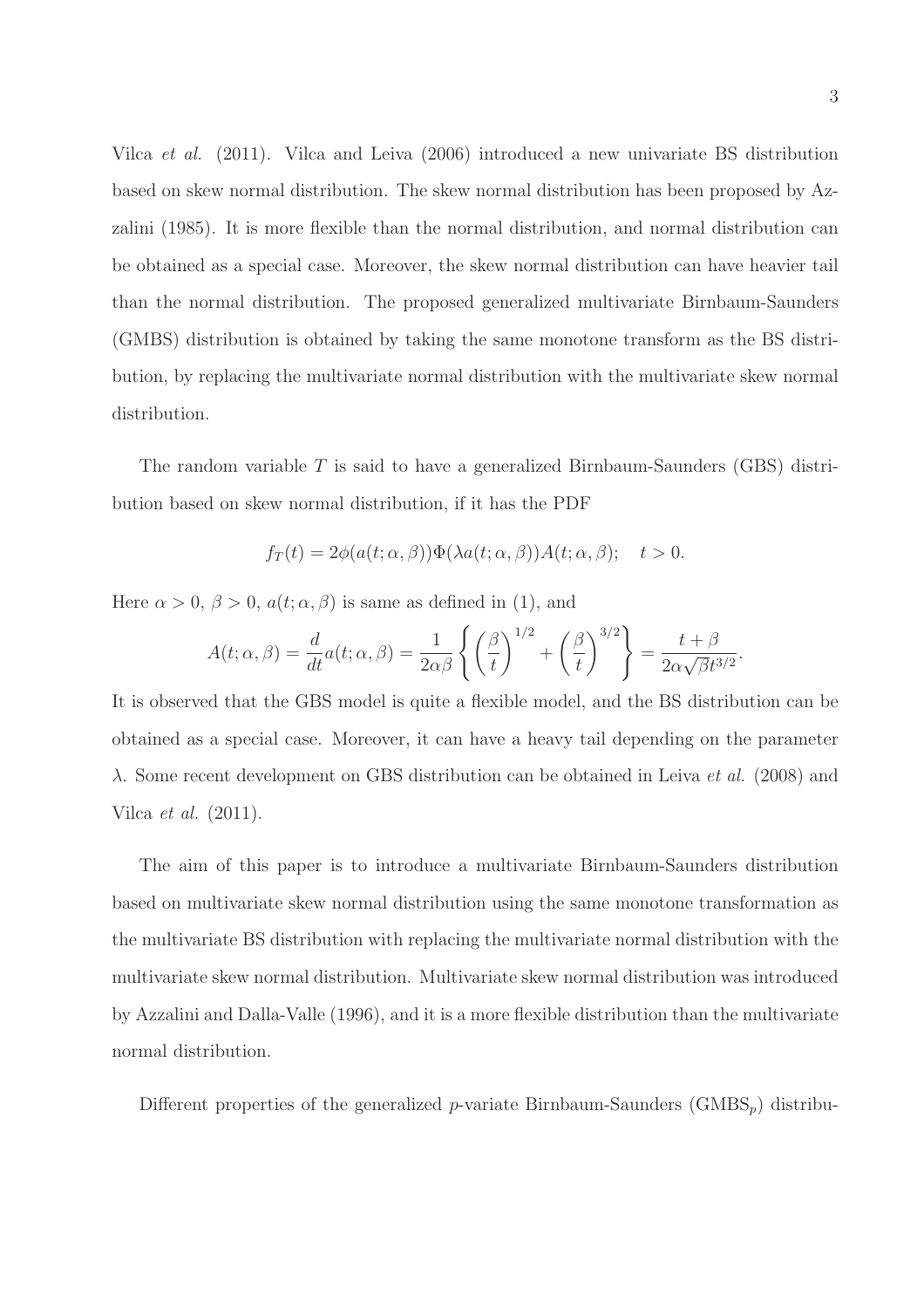tion based on the multivariate skew normal (MSN) distribution have been established. It is observed that the multivariate BS distribution can be obtained as a special case of the proposed GMBS distribution. Marginal and conditional distributions are also provided. It is quite simple to generate samples from a  $\text{GMBS}_p$  distribution, hence simulation experiments can be performed very easily.

The proposed  $\text{GMBS}_p$  model has  $3p +$  $\sqrt{p}$ 2  $\overline{\phantom{0}}$ unknown parameters. The maximum likelihood estimators (MLEs) cannot be obtained in explicit forms, as expected. They can be obtained by solving  $3p+$  $\sqrt{p}$ 2  $\setminus$ non-linear equations simultaneously. We use the EM algorithm to compute the MLEs of the unknown parameters, which involves solving one p dimensional non-linear equation at each 'M'step of the EM algorithm. Therefore, the implementation of the EM algorithm becomes quite straight forward. The observed Fisher information matrix can be used to construct the asymptotic confidence intervals of the unknown parameters. Finally we address some testing of hypotheses issues also. We perform the analysis of one data set for illustrative purposes.

The rest of the paper is organized as follows. In Section 2, we provide some preliminaries.  $GMBS<sub>p</sub>$  is introduced and different properties are discussed in Section 3. The use of EM algorithm is provided in Section 4. The analysis of one data set has been presented in Section 5 and finally conclude the paper in Section 6.

## 2 Preliminaries

#### 2.1 MULTIVARIATE BS DISTRIBUTION

Let  $\boldsymbol{\alpha}, \boldsymbol{\beta} \in \mathbb{R}^p$ , where  $\boldsymbol{\alpha} = (\alpha_1, \dots, \alpha_p)^T$  and  $\boldsymbol{\beta} = (\beta_1, \dots, \beta_p)^T$ , with  $\alpha_i > 0$ ,  $\beta_i > 0$ , for  $i = 1, \ldots, p$ . Let  $\Gamma$  be a  $p \times p$  positive definite correlation matrix. The random vector  $\mathbf{T}=(T_1,\cdots,T_p)^T$  is said to have a p-variate BS distribution with parameters  $(\alpha,\beta,\Gamma)$ , if it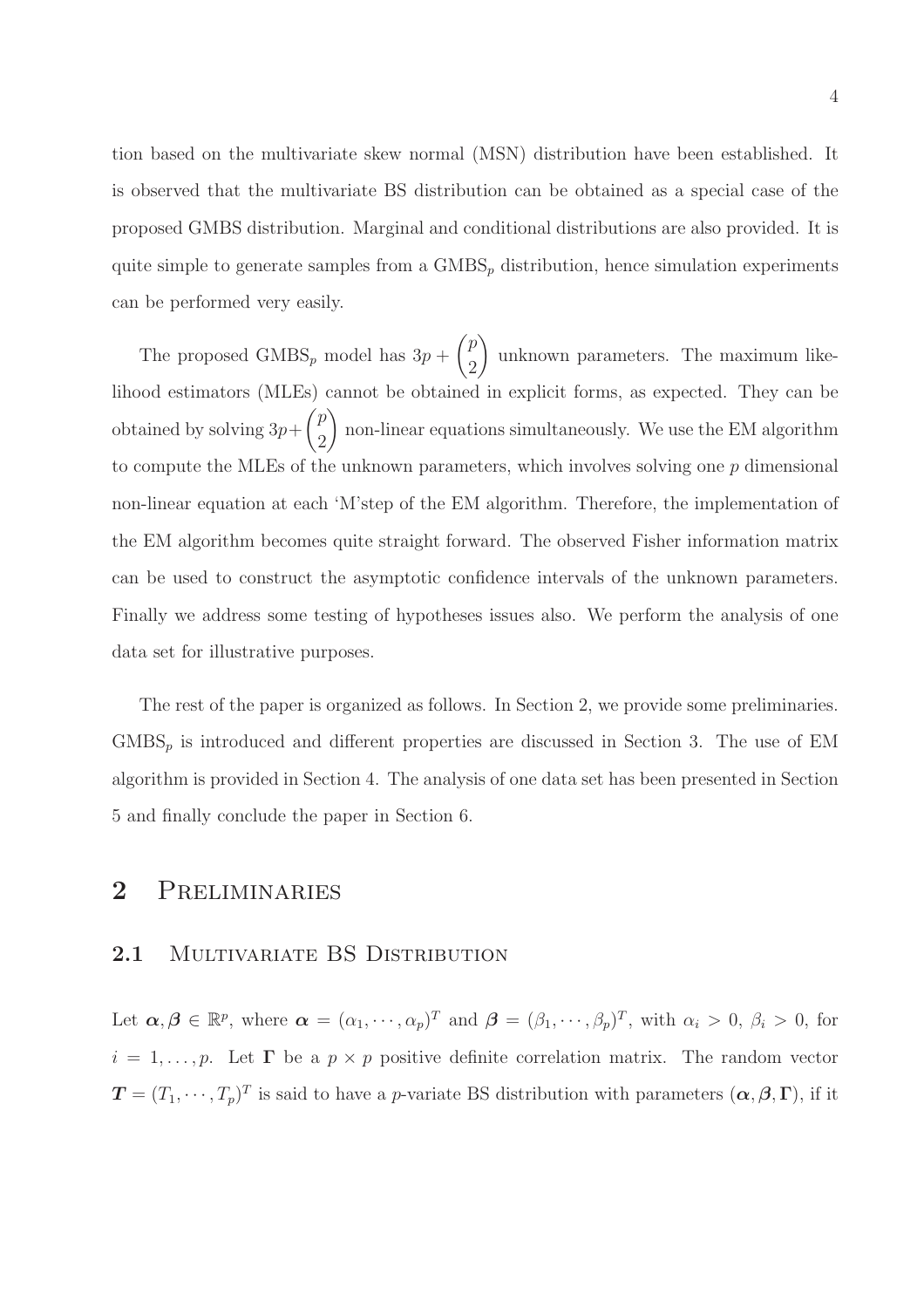has the PDF

$$
P(\mathbf{T} \leq t) = P(T_1 \leq t_1, \dots, T_p \leq t_p) = \Phi_p(\mathbf{a}(t; \mathbf{\alpha}, \mathbf{\beta}); \mathbf{\Gamma}), \tag{2}
$$

where  $\mathbf{t} = (t_1, \ldots, t_p)^T$ ,  $t_1 > 0, \ldots, t_p > 0$ , and

$$
\boldsymbol{a}(\boldsymbol{t};\boldsymbol{\alpha},\boldsymbol{\beta})=(a(t_1;\alpha_1,\beta_1),\ldots,a(t_p;\alpha_p,\beta_p))^T.
$$

Here  $\mathbf{u} = (u_1, \dots, u_p)^T$  and  $\Phi_p(\mathbf{u}; \mathbf{\Gamma})$  denotes the joint CDF of a standard normal vector  $\mathbf{Z} = (Z_1, \ldots, Z_p)^T$ , with mean zero and correlation matrix  $\boldsymbol{\Gamma}$ .

The joint PDF of  $\mathbf{T} = (T_1, \ldots, T_p)^T$  can be obtained from (2) as

$$
f_{\boldsymbol{T}}(\boldsymbol{t};\boldsymbol{\alpha},\boldsymbol{\beta},\boldsymbol{\Gamma})=\phi_p(\boldsymbol{a}(\boldsymbol{t};\boldsymbol{\alpha},\boldsymbol{\beta});\boldsymbol{\Gamma})\prod_{i=1}^pA(t_i;\alpha_i,\beta_i),
$$
\n(3)

for  $t_1 > 0, \ldots, t_p > 0$ , and for  $\mathbf{u} = (u_1, \ldots, u_p)^T$ 

$$
\phi_p(\boldsymbol{u}; \boldsymbol{\Gamma}) = \frac{1}{(2\pi)^{p/2} |\boldsymbol{\Gamma}|^{1/2}} e^{-\frac{1}{2} \boldsymbol{u}^T \boldsymbol{\Gamma}^{-1} \boldsymbol{u}},
$$

is the PDF of a standard normal vector with mean zero and correlation matrix  $\Gamma$ . From now on, the p-variate BS distribution with joint PDF (3) will be denoted by  $BS_p(\alpha, \beta, \Gamma)$ . We will be further using the following notation

$$
\phi_p(\boldsymbol{x};\boldsymbol{\mu},\boldsymbol{\Gamma})=\frac{1}{(2\pi)^{p/2}|\boldsymbol{\Gamma}|^{1/2}}e^{-\frac{1}{2}(\boldsymbol{x}-\boldsymbol{\mu})^T\boldsymbol{\Gamma}^{-1}(\boldsymbol{x}-\boldsymbol{\mu})}.
$$

### 2.2 MULTIVARIATE SKEW NORMAL DISTRIBUTION

The multivariate skew normal distribution was introduced by Azzalini and Dalla Valle (1996). A p-dimensional random vector  $\mathbf{X} = (X_1, \ldots, X_p)^T$  is said to have a multivariate skew normal  $(SN_p)$  distribution with parameter  $\Gamma$ , a  $p \times p$  positive definite correlation matrix, and  $\boldsymbol{\lambda} = (\lambda_1, \dots, \lambda_p)^T \in \mathbb{R}^p$ , if **X** has the PDF

$$
f_{SN_p}(\boldsymbol{x}; \boldsymbol{\lambda}, \boldsymbol{\Gamma}) = 2\phi_p(\boldsymbol{x}; \boldsymbol{\Gamma}) \Phi(\boldsymbol{\lambda}^T \boldsymbol{x}); \quad \boldsymbol{x} \in \mathbb{R}^p.
$$
 (4)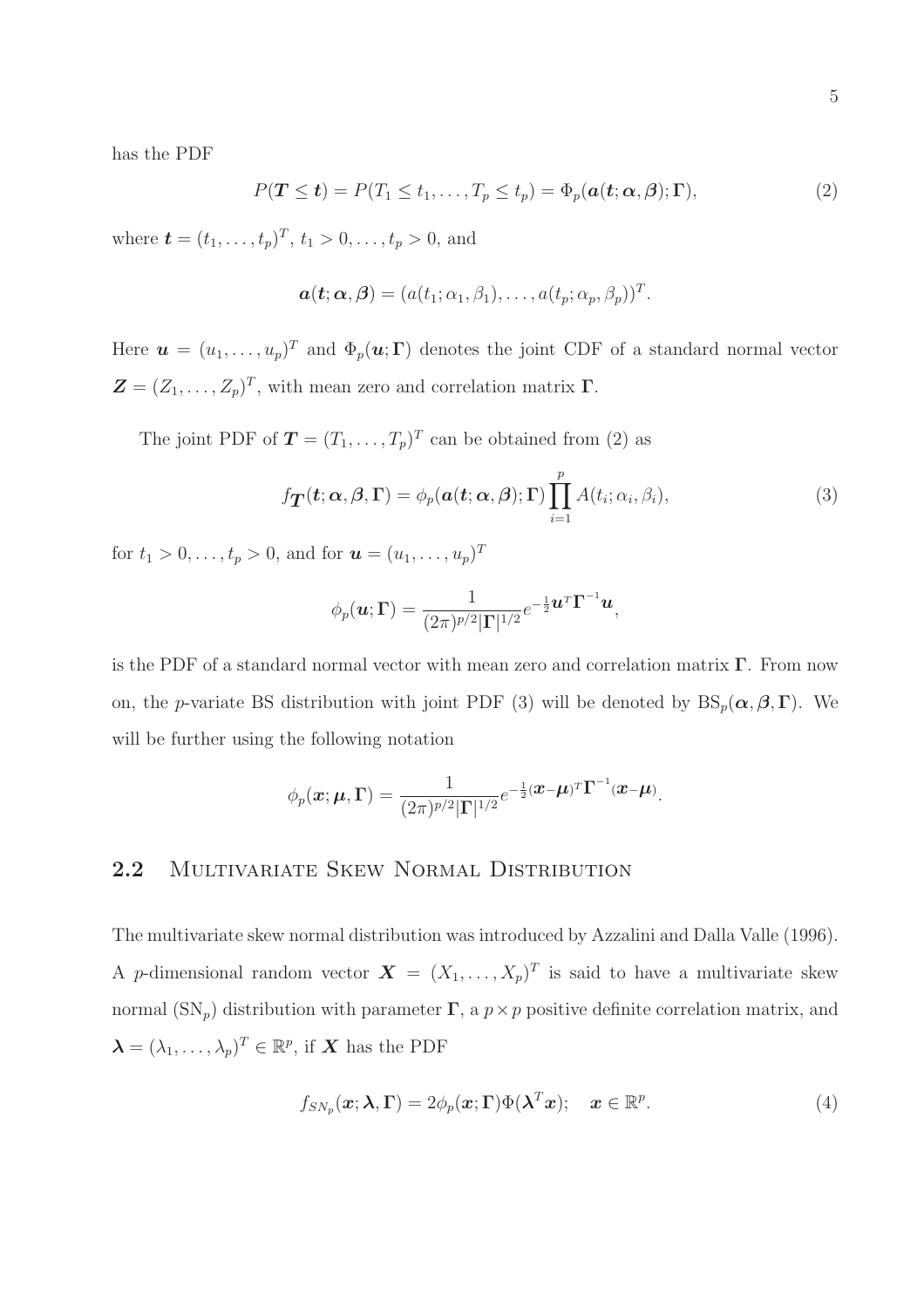A multivariate skew normal distribution with PDF (4) will be denoted by  $SN_p(\Gamma,\lambda)$ . In the special case when  $\lambda = 0$ , the PDF (4) reduces to  $\phi_p(\mathbf{x}, \mathbf{\Gamma})$ , that is  $SN_p(\mathbf{\Gamma}, 0) = N_p(0, \mathbf{\Gamma})$ . Let us use the following notations.

$$
\boldsymbol{X} = \begin{pmatrix} \boldsymbol{X}_1 \\ \boldsymbol{X}_2 \end{pmatrix}, \quad \boldsymbol{\lambda} = \begin{pmatrix} \boldsymbol{\lambda}_1 \\ \boldsymbol{\lambda}_2 \end{pmatrix}, \quad \boldsymbol{\Gamma} = \begin{bmatrix} \Gamma_{11} & \Gamma_{12} \\ \Gamma_{21} & \Gamma_{22} \end{bmatrix} . \tag{5}
$$

Here the vectors  $\mathbf{X}_1$  and  $\lambda_1$  are of the order q and the matrix  $\Gamma_{11}$  is of the order  $p \times p$ . Rest of the quantities are defined so that they are compatible. The following lemma provides the marginal of  $X$ .

Lemma 1:

$$
\boldsymbol{X}_1 \sim \mathrm{SN}_q \left( \boldsymbol{\Gamma}_{11}, \frac{\boldsymbol{\lambda}_1 + \boldsymbol{\Gamma}_{11}^{-1} \boldsymbol{\Gamma}_{12} \boldsymbol{\lambda}_2}{\sqrt{1 + \boldsymbol{\lambda}_2^T \boldsymbol{\Gamma}_{22.1} \boldsymbol{\lambda}_2}} \right) \quad \text{and} \quad \boldsymbol{X}_2 \sim \mathrm{SN}_{p-q} \left( \boldsymbol{\Gamma}_{22}, \frac{\boldsymbol{\lambda}_2 + \boldsymbol{\Gamma}_{22}^{-1} \boldsymbol{\Gamma}_{21} \boldsymbol{\lambda}_1}{\sqrt{1 + \boldsymbol{\lambda}_1^T \boldsymbol{\Gamma}_{11.2} \boldsymbol{\lambda}_1}} \right).
$$

Here  $\Gamma_{22.1} = \Gamma_{22} - \Gamma_{21} \Gamma_{11}^{-1} \Gamma_{12}$  and  $\Gamma_{11.2} = \Gamma_{11} - \Gamma_{12} \Gamma_{22}^{-1} \Gamma_{21}$ .

The following definition will be useful to provide the conditional distribution of  $\mathbf{X}_2$  given  $X_1$  or vice versa.

A p-dimensional random vector  $\mathbf{X} = (X_1, \dots, X_p)^T$  is said to have a multivariate extended skew normal distribution with parameters  $\Gamma \in \mathbb{R}^{p \times p}$  ( $\Gamma$  is a positive definite correlation matrix),  $\boldsymbol{\lambda} = (\lambda_1, ..., \lambda_p)^T \in \mathbb{R}^p$  and  $\tau \in \mathbb{R}$ , denoted by  $\text{ESN}_p(\boldsymbol{\Gamma}, \boldsymbol{\lambda}, \tau)$ , if its PDF is

$$
f_{ESN_p}(\boldsymbol{x}; \boldsymbol{\Gamma}, \boldsymbol{\lambda}, \tau) = \frac{\phi_p(\boldsymbol{x}; \boldsymbol{\Gamma}) \Phi\left(\boldsymbol{\lambda}^T \boldsymbol{x} + \tau\right)}{\Phi\left(\tau/\sqrt{1 + \boldsymbol{\lambda}^T \boldsymbol{\Gamma} \boldsymbol{\lambda}}\right)}, \qquad \boldsymbol{x} \in \mathbb{R}^p,
$$
\n(6)

see for example Arnold and Beaver (2000).

LEMMA 2: Suppose X follows  $SN_p(\Gamma,\lambda)$ , and X,  $\Gamma$ ,  $\lambda$  are partitioned as in (5). Then for  $\boldsymbol{x}_1 \in \mathbb{R}^p,$ 

(a) 
$$
[diag(\Gamma_{22.1})]^{-\frac{1}{2}} (X_2 - \Gamma_{21} \Gamma_{11}^{-1} x_1) | (X_1 = x_1) \sim
$$
  
\n $ESN_{p-q} ([diag(\Gamma_{22.1})]^{-\frac{1}{2}} \Gamma_{22.1} [diag(\Gamma_{22.1})]^{-\frac{1}{2}}, [diag(\Gamma_{22.1})]^{\frac{1}{2}} \lambda_2, (\lambda_1^T + \lambda_2^T \Gamma_{21} \Gamma_{11}^{-1}) x_1 ).$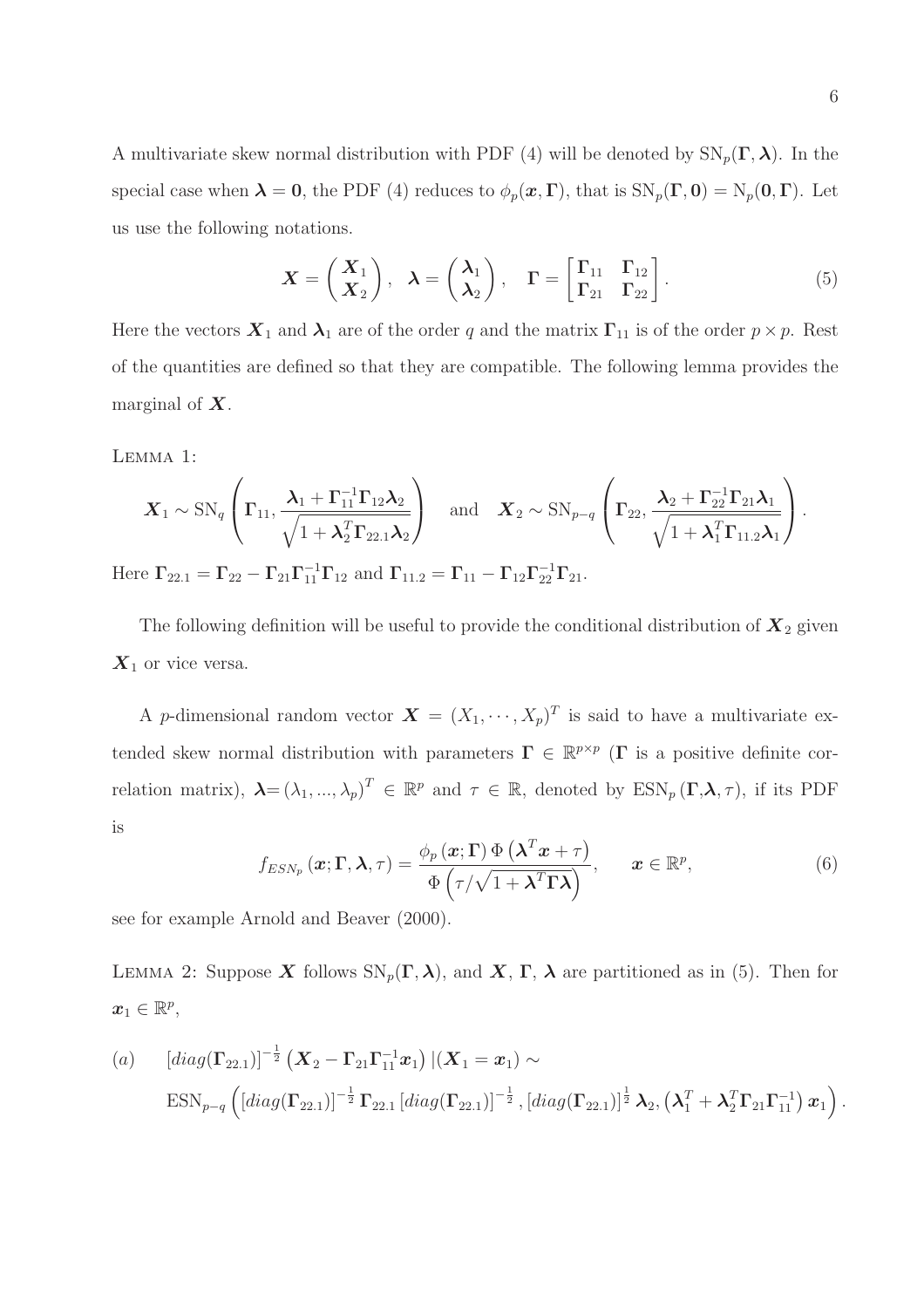(b) The PDF of  $\mathbf{X}_2$  given  $\mathbf{X}_1 = \mathbf{x}_1$ , is

$$
f_{\boldsymbol{X}_2|(\boldsymbol{X}_1=\boldsymbol{x}_1)}(\boldsymbol{x}_2) = \frac{\phi_{p-q}\left(\boldsymbol{x}_2; \boldsymbol{\Gamma}_{21}\boldsymbol{\Gamma}_{11}^{-1}\boldsymbol{x}_1, \boldsymbol{\Gamma}_{22.1}\right)\Phi\left(\boldsymbol{\lambda}_2^T\boldsymbol{x}_2 + \boldsymbol{\lambda}_1^T\boldsymbol{x}_1\right)}{\Phi\left((\boldsymbol{\lambda}_1^T + \boldsymbol{\lambda}_2^T\boldsymbol{\Gamma}_{21}\boldsymbol{\Gamma}_{11}^{-1})\ \boldsymbol{x}_1/\sqrt{1 + \boldsymbol{\lambda}_2^T\boldsymbol{\Gamma}_{22.1}\boldsymbol{\lambda}_2}\right)},
$$

where  $\phi_{p-q}$  ( $\cdot; \Gamma_{21}\Gamma_{11}^{-1}x_1, \Gamma_{22.1}$ ) is the PDF of  $N_{p-q}$  ( $\Gamma_{21}\Gamma_{11}^{-1}x_1, \Gamma_{22.1}$ ).

PROOF: The above results can be obtained directly, see Azzalini and Capitanio (1999). LEMMA 3: If  $\mathbf{X} \sim \mathrm{SN}_p(\Gamma, \lambda)$ , then

$$
\mathbf{X} \stackrel{d}{=} \mathbf{Y} + \boldsymbol{\delta} H,\tag{7}
$$

where  $\boldsymbol{Y} \sim \mathrm{N}_p(\boldsymbol{0}, \boldsymbol{\Gamma} - \boldsymbol{\delta} \boldsymbol{\delta}^T)$ , and  $H \sim \mathrm{HN}(0, 1)$ , with

$$
\delta = \frac{\Gamma \lambda}{\sqrt{1 + \lambda^T \Gamma \lambda}}.
$$

Here  $HN(0,1)$  denotes the half normal distribution with parameters 0 and 1 respectively,  $H = |Z|$ , where  $Z \sim N(0,1)$ , and the PDF of H is as follows:

$$
f_H(h) = \sqrt{\frac{2}{\pi}} e^{-h^2/2}; \quad h > 0,
$$
\n(8)

see for example Azzalini and Dalla-Valle (1996).

LEMMA 4: If  $\delta$  and  $\lambda$  are defined above, then there is a one to one correspondence between δ and  $\lambda$ , if Γ is non-singular.

PROOF: By simple algebraic calculations, it can be seen that

$$
\delta = \frac{\Gamma \lambda}{\sqrt{1 + \lambda^T \Gamma \lambda}} \quad \Leftrightarrow \quad \lambda = \frac{\Gamma^{-1} \delta}{\sqrt{1 - \delta^T \Gamma^{-1} \delta}},
$$

therefore, the result follows.

П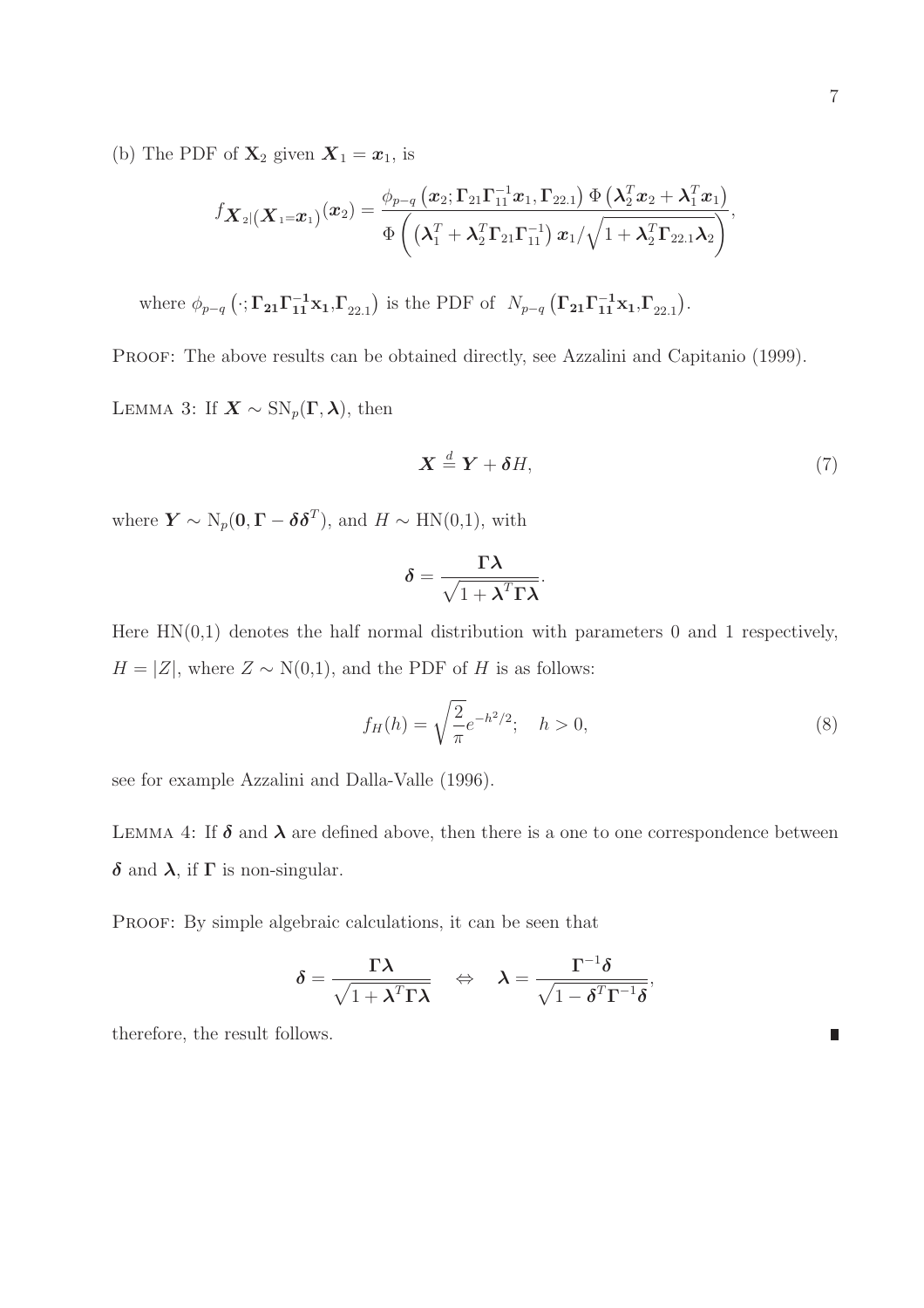## 3 Generalized Multivariate BS Distribution Based on Multivariate SN distribution

In this section, we define generalized multivariate BS distribution based on multivariate SN distribution, and discuss its different properties.

#### 3.1 DEFINITION

DEFINITION 1: A *p*-variate random vector  $\mathbf{T} = (T_1, \ldots, T_p)^T$  is said to have a generalized multivariate BS distribution based on multivariate SN distribution with parameters  $\alpha$ ,  $\beta$ ,  $\Gamma$ and  $\lambda$  if the CDF of  $T$  is

$$
F_{\mathbf{T}}(\boldsymbol{t}; \boldsymbol{\alpha}, \boldsymbol{\beta}, \boldsymbol{\Gamma}, \boldsymbol{\lambda}) = F_{SN_p}(\boldsymbol{a}(\boldsymbol{t}; \boldsymbol{\alpha}, \boldsymbol{\beta}); \boldsymbol{\Gamma}, \boldsymbol{\lambda}); \quad \boldsymbol{t} \in \mathbb{R}_+^p,
$$
\n(9)

here the parameters  $\alpha, \beta, \Gamma, \lambda$  are same as defined before and  $F_{SN_p}(\cdot; \Gamma, \lambda)$  denotes the CDF of  $SN_p(\Gamma, \lambda)$ . The PDF of  $\mathbf{T} = (T_1, \ldots, T_p)^T$  becomes

$$
f_{\boldsymbol{T}}(\boldsymbol{t};\boldsymbol{\alpha},\boldsymbol{\beta},\boldsymbol{\Gamma},\boldsymbol{\lambda})=f_{SN_p}(\boldsymbol{a}(\boldsymbol{t};\boldsymbol{\alpha},\boldsymbol{\beta});\boldsymbol{\Gamma},\boldsymbol{\lambda})\prod_{i=1}^pA(t_i;\alpha_i,\beta_i); \quad \boldsymbol{t}\in\mathbb{R}_+^p.
$$
 (10)

From now it will be denoted by  $\text{GMBS}_p(\alpha, \beta, \Gamma, \lambda)$ . It is immediate that when  $\lambda = 0$ , (10) coincides with the PDF of the multivariate BS distribution as defined by Kundu et al. (2013). Clearly, because of the presence of the parameter  $\lambda$ , it is more flexible than the multivariate BS distribution.

In particular when  $p = 2$ , the PDF of  $T = (T_1, T_2)^T$ , has the following form;

$$
f_{\mathbf{T}}(t_1, t_2) = 2\phi_2 \left( \frac{1}{\alpha_1} \left( \sqrt{\frac{t_1}{\beta_1}} - \sqrt{\frac{\beta_1}{t_1}} \right), \frac{1}{\alpha_2} \left( \sqrt{\frac{t_2}{\beta_2}} - \sqrt{\frac{\beta_2}{t_2}} \right); \rho \right)
$$
  

$$
\times \Phi \left( \frac{\lambda_1}{\alpha_1} \left( \sqrt{\frac{t_1}{\beta_1}} - \sqrt{\frac{\beta_1}{t_1}} \right) + \frac{\lambda_2}{\alpha_2} \left( \sqrt{\frac{t_2}{\beta_2}} - \sqrt{\frac{\beta_2}{t_2}} \right) \right)
$$
  

$$
\times \frac{1}{2\alpha_1 \beta_1} \left\{ \left( \frac{\beta_1}{t_1} \right)^{1/2} + \left( \frac{\beta_1}{t_1} \right)^{3/2} \right\} \times \frac{1}{2\alpha_2 \beta_2} \left\{ \left( \frac{\beta_2}{t_2} \right)^{1/2} + \left( \frac{\beta_2}{t_2} \right)^{3/2} \right\},
$$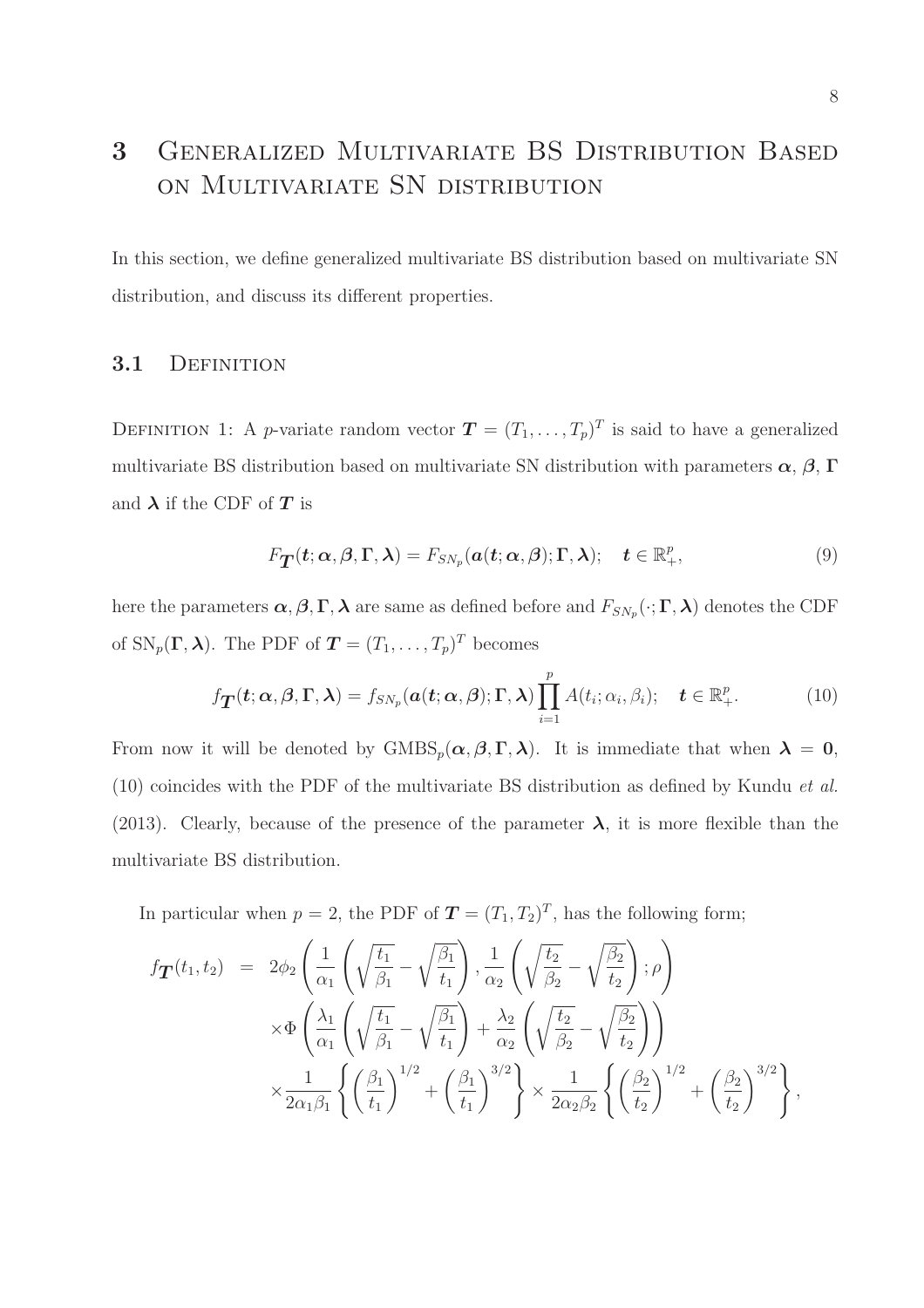where

$$
\phi_2(u, v; \rho) = \frac{1}{2\pi\sqrt{1 - \rho^2}} \exp\left\{-\frac{1}{2(1 - \rho^2)}(u^2 + v^2 - 2\rho uv)\right\}.
$$

We provide the surface plot of the joint  $PDF$  of  $GMBS<sub>2</sub>$  for different parameter values in Figure 1. It is clear that it can take variety of shapes, depending on the parameter values.

### 3.2 Stochastic Representation and Simulation Algorithm

If  $T \sim \text{GMBS}_p(\alpha, \beta, \Gamma, \lambda)$ , then it has the following stochastic representation:

$$
\boldsymbol{T} \stackrel{d}{=} \left( \frac{\beta_1}{4} \left[ \alpha_1 X_1 + \sqrt{(\alpha_1 X_1)^2 + 4} \right]^2, \ldots, \frac{\beta_p}{4} \left[ \alpha_p X_p + \sqrt{(\alpha_p X_p)^2 + 4} \right]^2 \right)^T,
$$

where  $\mathbf{X} = (X_1, \ldots, X_p)^T \sim SN_p(\mathbf{\Gamma}, \boldsymbol{\lambda})$ . Therefore, using Lemma 3, we immediately obtain;

$$
\boldsymbol{T} \stackrel{d}{=} \left(\frac{\beta_1}{4} \left[\alpha_1(Y_1 + \delta_1 H) + \sqrt{(\alpha_1(Y_1 + \delta_1 H)^2 + 4}\right]^2, \dots, \frac{\beta_p}{4} \left[\alpha_p(Y_p + \delta H) + \sqrt{(\alpha_p(Y_p + \delta H))^2 + 4}\right]^2\right)^T,
$$
\n(11)

Here  $\boldsymbol{\delta} = (\delta_1, \ldots, \delta_p)^T$ ,  $\boldsymbol{Y} = (Y_1, \ldots, Y_p)^T$ , H are same defined in Lemma 3. Therefore, the following steps can be adopted to generate  $\mathbf{T} = (T_1, \ldots, T_p)^T$  from  $\text{GMBS}_p(\boldsymbol{\alpha}, \boldsymbol{\beta}, \boldsymbol{\Gamma}, \boldsymbol{\lambda})$ .

Step 1: Make a Cholesky decomposition of  $\mathbf{\Gamma} - \boldsymbol{\delta} \boldsymbol{\delta}^T = \boldsymbol{A} \boldsymbol{A}^T$  (say).

Step 2: Generate  $p + 1$  independent standard normal random variables say,  $U, U_1, \ldots, U_p$ . Step 3: Compute  $Y = (Y_1, ..., Y_P)^T = A(U_1, ..., U_p)^T$ .

Step 4: Make the following transformation:

$$
T_i = \frac{\beta_i}{4} \left[ \alpha_i (Y_i + \delta_i |U|) + \sqrt{(\alpha_i (Y_i + \delta_i |U|)^2 + 4} \right]^2, \quad \text{for} \quad i = 1, \dots, p. \tag{12}
$$

Then,  $\mathbf{T} = (T_1, \ldots, T_p)^T$  has the required  $\text{GMBS}_p(\boldsymbol{\alpha}, \boldsymbol{\beta}, \boldsymbol{\Gamma}, \boldsymbol{\lambda})$  distribution.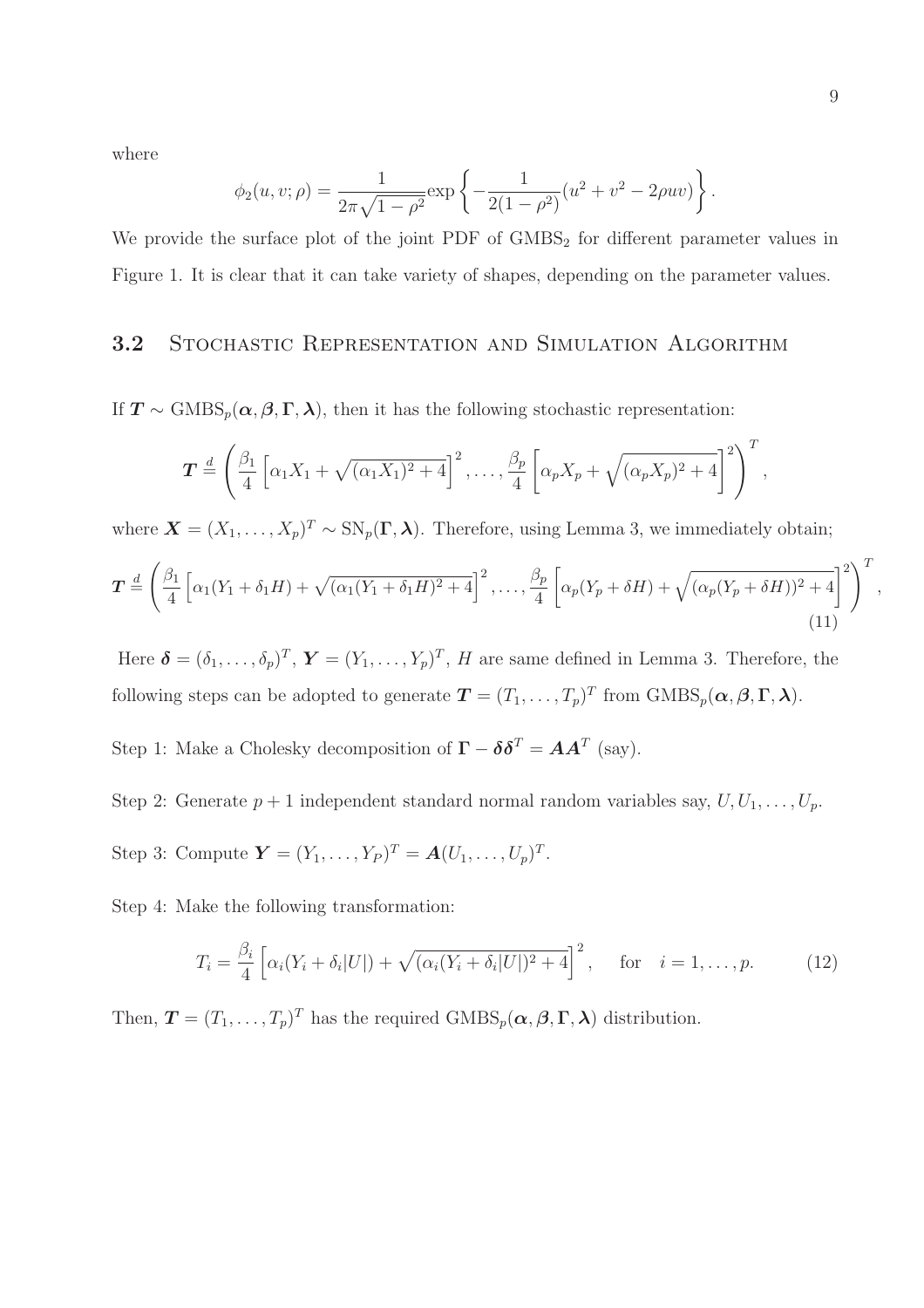In this section we provide the marginal and conditional distributions of  $\text{GMBS}_p(\alpha, \beta, \Gamma, \lambda)$ distribution.

THEOREM 1: If  $T \sim \text{GMBS}_p(\alpha, \beta, \Gamma, \lambda)$ , and let  $T, \alpha, \beta, \Gamma, \lambda$  be partitioned as follows

$$
T = \begin{pmatrix} T_1 \\ T_2 \end{pmatrix}, \quad \alpha = \begin{pmatrix} \alpha_1 \\ \alpha_2 \end{pmatrix}, \quad \beta = \begin{pmatrix} \beta_1 \\ \beta_2 \end{pmatrix}, \quad \lambda = \begin{pmatrix} \lambda_1 \\ \lambda_2 \end{pmatrix}, \quad \Gamma = \begin{bmatrix} \Gamma_{11} & \Gamma_{12} \\ \Gamma_{21} & \Gamma_{22} \end{bmatrix}, \tag{13}
$$

where  $T_1, \alpha_1, \beta_1, \lambda_1$  are all  $q \times 1$  vectors,  $\Gamma_{11}$  is a  $q \times q$  matrix and the remaining elements are suitably defined. We have the following results.

(a) 
$$
T_1 \sim \text{GMBS}_q\left(\alpha_1, \beta_1, \Gamma_{11}, \frac{\lambda_{1} + \Gamma_{11}^{-1} \Gamma_{12} \lambda_2}{\sqrt{1 + \lambda_2^T \Gamma_{22.1} \lambda_2}}\right)
$$

(b) 
$$
T_2 \sim \text{GMBS}_{p-q} \left( \alpha_2, \beta_2, \Gamma_{22}, \frac{\lambda_{2} + \Gamma_{22}^{-1} \Gamma_{21} \lambda_1}{\sqrt{1 + \lambda_1^T \Gamma_{11,2} \lambda_1}} \right)
$$

(c) For 
$$
\mathbf{t} = (t_1, ..., t_p)^T = (\mathbf{t}_1^T, \mathbf{t}_2^T)^T \in \mathbb{R}^{+p}
$$
, where  $\mathbf{t}_1 \in \mathbb{R}^{+q}$  and  $\mathbf{t}_2 \in \mathbb{R}^{+p-q}$ , and  $\mathbf{a}(\mathbf{t} : \boldsymbol{\alpha}, \boldsymbol{\beta}) =$   
\n $(\mathbf{a}_1^T (\mathbf{t}_1; \boldsymbol{\alpha}_1, \boldsymbol{\beta}_1), \mathbf{a}_2^T (\mathbf{t}_2; \boldsymbol{\alpha}_2, \boldsymbol{\beta}_2))^T$ , we have the conditional PDF of  $\mathbf{T}_2$  given  $\mathbf{T}_1 = \mathbf{t}_1$ , as  
\n
$$
f_{\mathbf{T}_2|\mathbf{T}_1 = \mathbf{t}_1}(\mathbf{t}_2) = \frac{\phi_{p-q} (\mathbf{t}_2; \Gamma_{21} \Gamma_{11}^{-1} \mathbf{a}_1 (\mathbf{t}_1; \boldsymbol{\alpha}_1, \boldsymbol{\beta}_1), \Gamma_{22.1}) \Phi \left( \lambda_2^T \mathbf{a}_2 (\mathbf{t}_2; \boldsymbol{\alpha}_2, \boldsymbol{\beta}_2) + \lambda_1^T \mathbf{a}_1 (\mathbf{t}_1; \boldsymbol{\alpha}_1, \boldsymbol{\beta}_1) \right)}{\Phi \left( \frac{(\lambda_1^T + \lambda_2^T \Gamma_{21} \Gamma_{11}^{-1}) \mathbf{a}_1 (\mathbf{t}_1; \boldsymbol{\alpha}_1, \boldsymbol{\beta}_1)}{\sqrt{1 + \lambda_2^T \Gamma_{22.1} \lambda_2}} \right)}
$$
\n
$$
\times \prod_{i=q+1}^{p} A(\mathbf{t}_i; \alpha_i, \beta_i)
$$

(d) The random variables  $T_1$  and  $T_2$  are independent if and only if  $\Gamma_{12} = \Gamma_{21} = 0$ , and  $\lambda_1 = 0$  or  $\lambda_2 = 0$ .

PROOF: (a) It can be obtained by letting  $t_{q+1} \to \infty, \ldots, t_p \to \infty$ , in (9) and using part (i) of Lemma 1. The proof (b) follows along the same line.

To prove (c), observe that

$$
f_{\boldsymbol{T}_2|\boldsymbol{T}_1=\boldsymbol{t}_1}(\boldsymbol{t}_2)=\frac{f_{\boldsymbol{T}}(\boldsymbol{t};\boldsymbol{\alpha},\boldsymbol{\beta},\boldsymbol{\Gamma},\boldsymbol{\lambda})}{f_{\boldsymbol{T}_1}(\boldsymbol{t}_1;\boldsymbol{\alpha}_1,\boldsymbol{\beta}_1,\boldsymbol{\Gamma}_{11},\boldsymbol{\lambda}_1)}=\frac{f_{SN_p}(\boldsymbol{a}(\boldsymbol{t};\boldsymbol{\alpha},\boldsymbol{\beta});\boldsymbol{\Gamma},\boldsymbol{\lambda})}{f_{SN_q}(\boldsymbol{a}_1(\boldsymbol{t}_1;\boldsymbol{\alpha}_1,\boldsymbol{\beta}_1);\boldsymbol{\Gamma}_{11},\boldsymbol{\lambda}_1)}\times\prod_{i=q+1}^{p}A\left(t_i;\alpha_i,\beta_i\right).
$$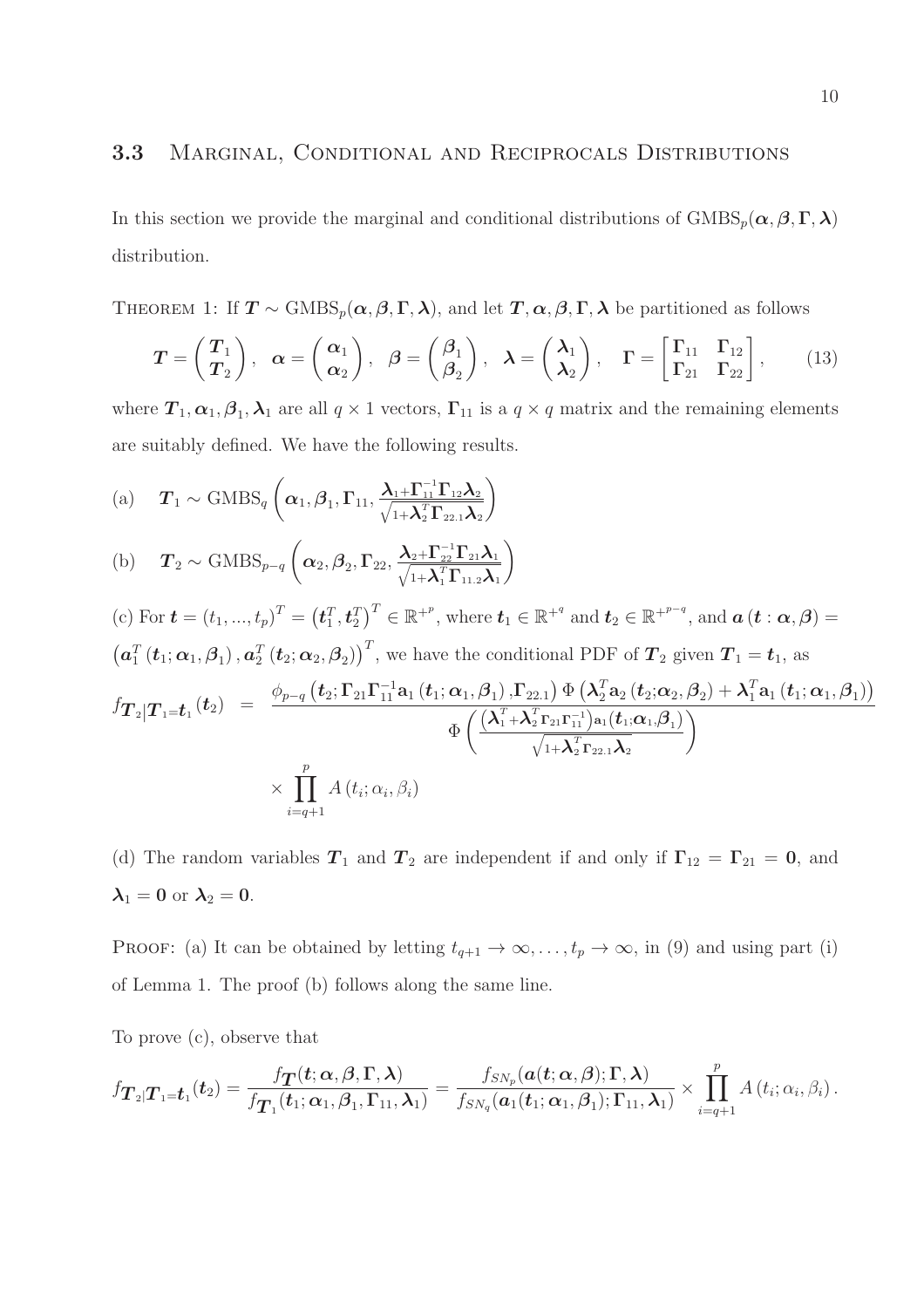Now the result follows using Lemma 2.

Proof of (d) follows from the result (c).

THEOREM 2: If  $T \sim \text{GMBS}_p(\alpha, \beta, \Gamma, \lambda)$ , and let  $T, \alpha, \beta, \Gamma, \lambda$  be partitioned as in (13). We further use the following notation. If the vector  $\boldsymbol{a} = (a_1, \ldots, a_p)^T$ , then  $\boldsymbol{a}^{-1} = (a_1^{-1}, \ldots, a_p^{-1})^T$ . We have the following results.

(a) 
$$
\left(\frac{T_1}{T_2}\right) \sim \text{GMBS}_p\left\{\alpha, \left(\frac{\beta_1^{-1}}{\beta_2}\right), \left[\begin{array}{cc} \Gamma_{11} & -\Gamma_{12} \\ -\Gamma_{21} & \Gamma_{22} \end{array}\right], \left(\begin{array}{c} \lambda_1 \\ -\lambda_2 \end{array}\right)\right\},\
$$
  
\n(b)  $\left(\frac{T_1^{-1}}{T_2}\right) \sim \text{GMBS}_p\left\{\alpha, \left(\frac{\beta_1^{-1}}{\beta_2}\right), \left[\begin{array}{cc} \Gamma_{11} & -\Gamma_{12} \\ -\Gamma_{21} & \Gamma_{22} \end{array}\right], \left(\begin{array}{c} -\lambda_1 \\ \lambda_2 \end{array}\right)\right\},\$   
\n(c)  $T^{-1} \sim \text{GMBS}_p\left(\alpha, \beta^{-1}, \Gamma, -\lambda\right)$ 

PROOF: (a) Let us denote

$$
\widetilde{\Gamma} = \begin{pmatrix} \Gamma_{11} & -\Gamma_{12} \\ -\Gamma_{21} & \Gamma_{22} \end{pmatrix} \text{ and } \Gamma^{-1} = \begin{pmatrix} A_{11} & A_{12} \\ A_{21} & A_{22} \end{pmatrix}.
$$

We have, see Rao (1973),

$$
|\Gamma|=|\widetilde{\Gamma}| \quad \text{and} \quad \widetilde{\Gamma}^{-1}=\begin{pmatrix} A_{11} & -A_{12} \\ -A_{21} & A_{22} \end{pmatrix}.
$$

Consider  $S_{q+1} = T_{q+1}^{-1}, \ldots, S_p = T_p^{-1}$ . We use the following notation;  $\mathbf{S}_2 = (S_{q+1}, \ldots, S_p)^T$ . To compute the joint PDF of  $({\bm{T}}_1^T)$  $_{1}^{T},\boldsymbol{S}_{2}^{T}$  $\mathcal{L}_{2}^{T}$ ) =  $(T_1, \ldots, T_q, S_{q+1}, \ldots, S_p)$  first observe the following facts:

$$
a(t^{-1}; \alpha, \beta) = -a(t; \alpha, \beta^{-1})
$$
\n(14)

and

$$
\phi_p(u_1,\ldots,u_q,-u_{q+1},\ldots,-u_p;\mathbf{\Gamma})=\phi_p(u_1,\ldots,u_q,u_{q+1},\ldots,u_p;\widetilde{\mathbf{\Gamma}}). \hspace{1cm} (15)
$$

Therefore, the joint PDF of  $(T_1, S_2)$  obtained from (10) as

$$
f_{\left(\boldsymbol{T}_{1},\boldsymbol{S}_{2}\right)}(\boldsymbol{t}_{1},\boldsymbol{s}_{2};\boldsymbol{\alpha},\boldsymbol{\beta},\boldsymbol{\Gamma},\boldsymbol{\lambda})=f_{\boldsymbol{T}}(\boldsymbol{t}_{1},\boldsymbol{s}_{2}^{-1};\boldsymbol{\alpha},\boldsymbol{\beta},\boldsymbol{\Gamma},\boldsymbol{\lambda})|\boldsymbol{J}|.
$$

П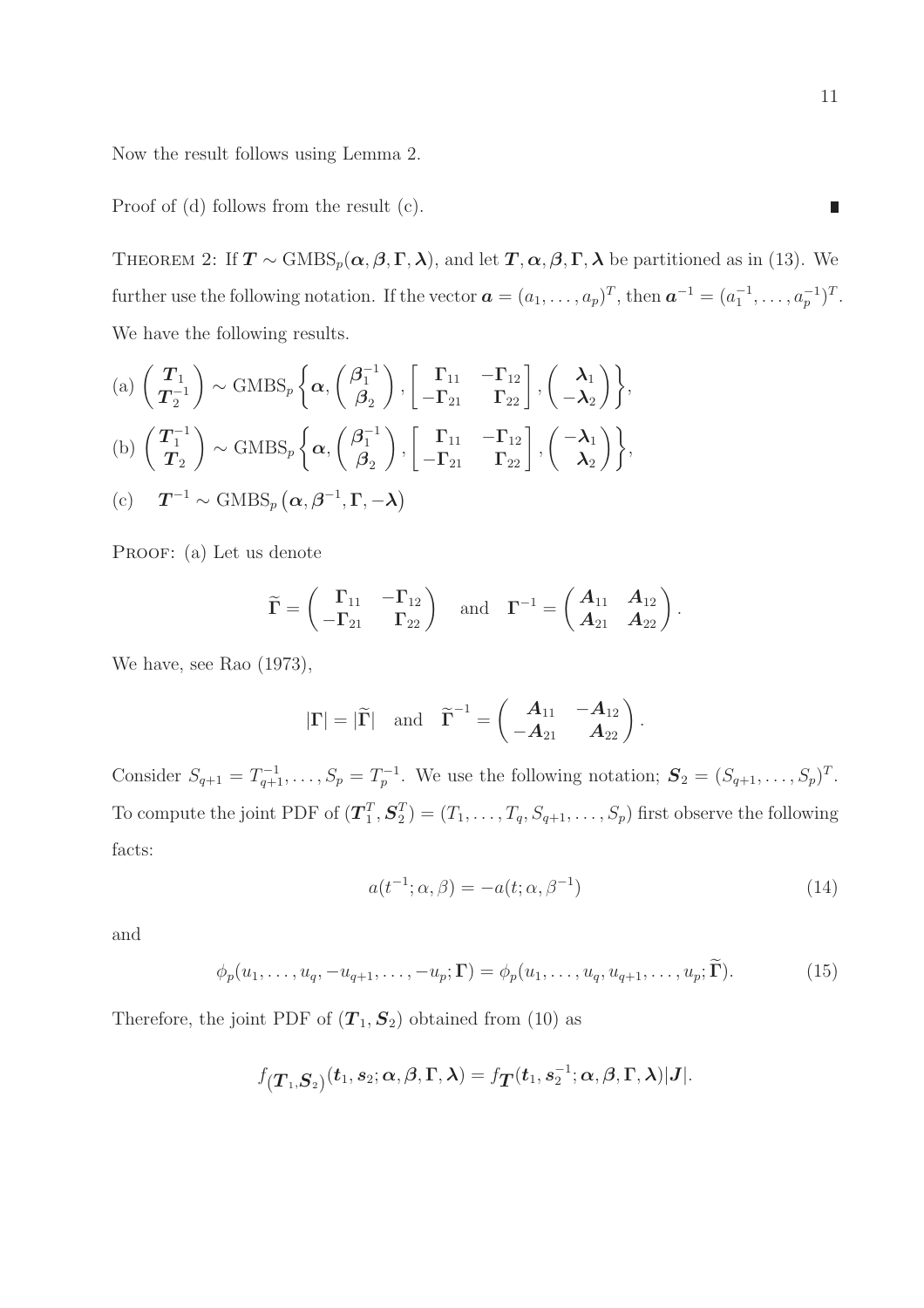Since  $|J| = 1$ , using the PDF of T from (10) and the relations (14) and (15) the result follows. The proofs of (b) and (c) can be obtained along the same line.  $\overline{\phantom{a}}$ 

THEOREM 3: If  $T \sim \text{GMBS}_p(\alpha, \beta, \Gamma, \lambda)$ , and H is same as defined in (11), then the conditional PDF of **T** given  $H = h > 0$ , is

$$
f_{\boldsymbol{T}|H=h} (t; \boldsymbol{\alpha}, \boldsymbol{\beta}, \boldsymbol{\Gamma}, \boldsymbol{\lambda}) = \phi_p \left( \mathbf{a} (t; \boldsymbol{\alpha}, \boldsymbol{\beta}) : h \boldsymbol{\delta}, \boldsymbol{\Gamma} - \boldsymbol{\delta} \boldsymbol{\delta}^T \right) \times \prod_{i=1}^p A(t_i; \alpha_i, \beta_i),
$$
  
for  $\boldsymbol{t} = (t_1, ..., t_p)^T \in \mathbb{R}_+^p.$ 

PROOF: From  $(11)$  it is immediate that

$$
\left\{T|H=h\right\} \stackrel{d}{=} \left(\frac{\beta_1}{4}\left[\alpha_1V_1+\sqrt{(\alpha_1V_1)^2+4}\right]^2,\ldots,\frac{\beta_p}{4}\left[\alpha_pV_p+\sqrt{(\alpha_pV_p)^2+4}\right]^2\right)^T,\tag{16}
$$

where  $\bm{V}=(V_1,\ldots,V_p)^T\sim \mathrm{N}_p(h\bm{\delta},\bm{\Gamma}-\bm{\delta}\bm{\delta}^T)$ . Using one to one correspondence between  $\bm{T}$ and  $V$ , and using  $(2)$ , it follows that

$$
P(\mathbf{T} \le \mathbf{t}|H=h) = P(T_1 \le t_1,\ldots,T_p \le t_p|H=h) = \Phi_p(\mathbf{a}(\mathbf{t};\alpha,\beta);\delta h,\mathbf{\Gamma}-\delta\delta^T). \tag{17}
$$

Therefore, the result follows.

THEOREM 4: If  $T \sim \text{GMBS}_p(\alpha, \beta, \Gamma, \lambda)$ , and H is same as defined in (11). Let us define the random vector  $\boldsymbol{U} = (U_1, \ldots, U_P)^T$ , where

$$
U_1 = \frac{1}{\alpha_1} \left( \sqrt{\frac{T_1}{\beta_1}} - \sqrt{\frac{\beta_1}{T_1}} \right), \dots, U_p = \frac{1}{\alpha_p} \left( \sqrt{\frac{T_p}{\beta_p}} - \sqrt{\frac{\beta_p}{T_p}} \right).
$$

(a) The PDF of  $\boldsymbol{U}$  is

$$
f_{\mathbf{U}}(\mathbf{u}) = f_{SN_p}(\mathbf{u}; \boldsymbol{\lambda}, \boldsymbol{\Gamma})
$$
 for  $\mathbf{u} = (u_1, ..., u_p)^T \in \mathbb{R}$ .

(b) The conditional PDF of U, given  $H = h > 0$  is

$$
f_{\boldsymbol{U}|H=h}}(\boldsymbol{u};\boldsymbol{\Gamma},\boldsymbol{\lambda})=\phi_p\left(\boldsymbol{u};h\boldsymbol{\delta},(\boldsymbol{\Gamma}-\boldsymbol{\delta}\boldsymbol{\delta}^T)\right)
$$
 for  $\boldsymbol{u}=(u_1,...,u_p)^T\in\mathbb{R}$ .

$$
\mathcal{L}_{\mathcal{A}}
$$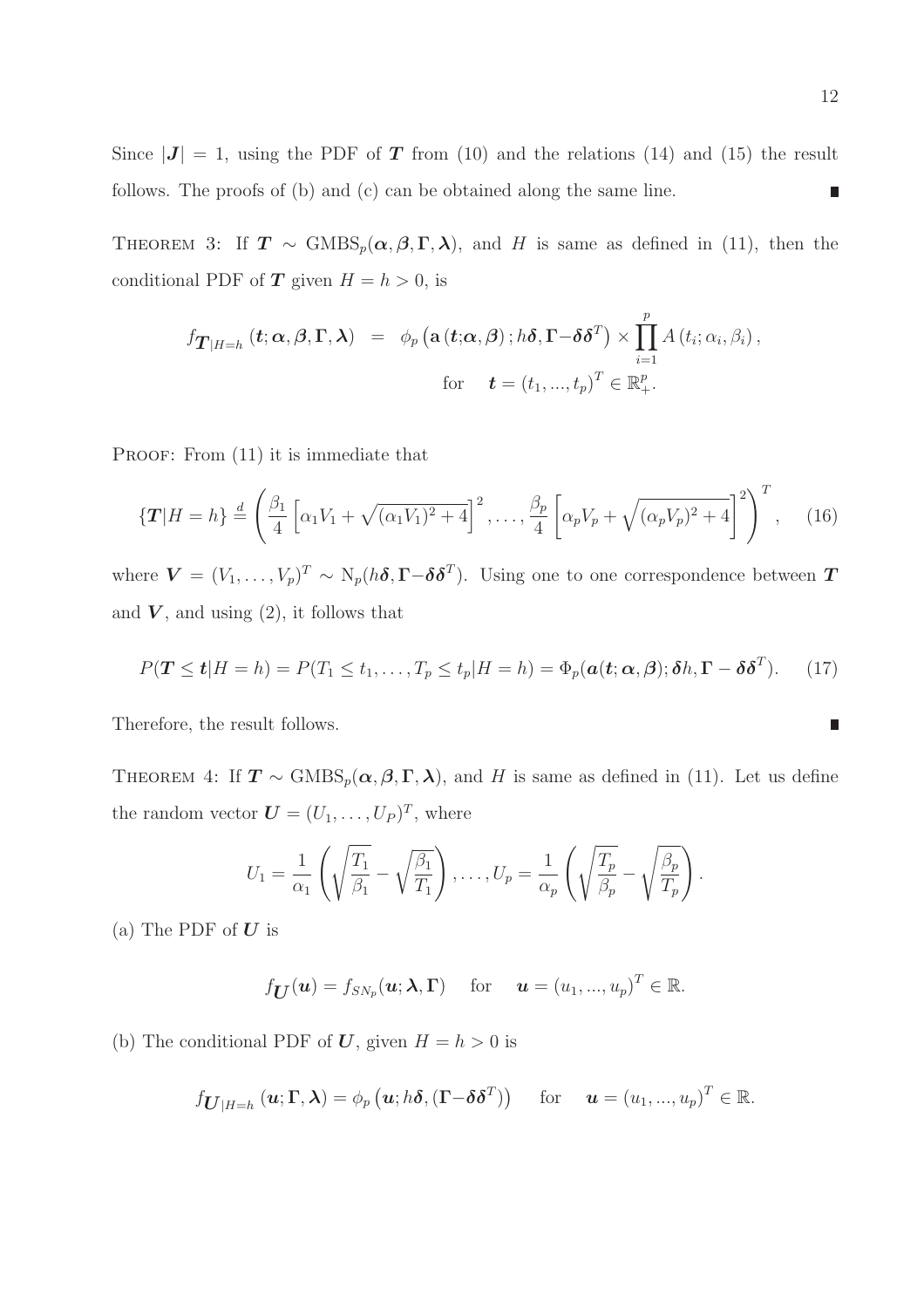PROOF: (a) It can be obtained by using the transformation. (b) It immediately follows from Theorem 3.  $\overline{\phantom{a}}$ 

THEOREM 5 If  $T \sim \text{GMBS}_p(\alpha, \beta, \Gamma, \lambda)$ , and H is same as defined in (11), then the conditional PDF of  $H = h > 0$ , given  $\{T = t = (t_1, \ldots, t_p)^T\}$  is

$$
\{H|\mathbf{T}=t\}\stackrel{d}{=}U|(U>0),
$$

where  $U \sim \text{N}(\boldsymbol{\delta}^T \boldsymbol{\Gamma}^{-1} \mathbf{a} \left( t; \boldsymbol{\alpha}, \boldsymbol{\beta} \right), 1 - \boldsymbol{\delta}^T \boldsymbol{\Gamma}^{-1} \boldsymbol{\delta}).$ 

PROOF: Note that for  $\mathbf{t} = (t_1, ..., t_p)^T \in \mathbb{R}_+^p$  and  $h > 0$ ,

$$
f_{H|T=t}(h) = \frac{f_{T|H=h}(t)f_H(h)}{f_T(t)} = \sqrt{\frac{2}{\pi}} \frac{\phi_p(a(t;\alpha,\beta);h\delta,\Gamma-\delta\delta^T)e^{-h^2/2}}{f_{SN_p}(a(t;\alpha,\beta);\Gamma,\delta)}.
$$

Using the fact, see Rao (1973),

$$
\left(\mathbf{\Gamma}-\boldsymbol{\delta\delta}^{T}\right)^{-1}=\mathbf{\Gamma}^{-1}+\frac{\mathbf{\Gamma}^{-1}\boldsymbol{\delta\delta}^{T}\mathbf{\Gamma}^{-1}}{1-\boldsymbol{\delta}^{T}\mathbf{\Gamma}^{-1}\boldsymbol{\delta}},
$$

it can be seen after some simplification that

$$
f_{H|T=t}(h) = K \exp\left\{-\frac{h^2}{2(1-\boldsymbol{\delta}^T\boldsymbol{\Gamma}^{-1}\boldsymbol{\delta})} + \frac{h(\boldsymbol{a}(t;\boldsymbol{\alpha},\boldsymbol{\beta})^T\boldsymbol{\Gamma}^{-1}\boldsymbol{\delta})}{(1-\boldsymbol{\delta}^T\boldsymbol{\Gamma}^{-1}\boldsymbol{\delta})}\right\},
$$

where  $K$  is independent of  $h$ . Now the result follows after completing the squares.

If we use the following notations  $\boldsymbol{\theta} = (\boldsymbol{\alpha}, \boldsymbol{\beta}, \boldsymbol{\Gamma}, \boldsymbol{\lambda})$  and  $r(t) = \frac{\phi(t)}{\Phi(t)}$  $\frac{\varphi(t)}{\Phi(t)}$ , for  $t \in \mathbb{R}$ , then using Theorem 5, the following can be easily obtained.

$$
E_{\theta}(H|T=t) = \delta^{T}\Gamma^{-1}\mathbf{a}(t;\alpha,\beta) + \sqrt{(1-\delta^{T}\Gamma^{-1}\delta)} r \left(\frac{\delta^{T}\Gamma^{-1}\mathbf{a}(t;\alpha,\beta)}{\sqrt{(1-\delta^{T}\Gamma^{-1}\delta)}}\right)
$$
(18)

$$
E_{\theta}\left(H^{2}|\mathbf{T}=t\right) = \left(\delta^{T}\Gamma^{-1}\mathbf{a}\left(t;\alpha,\beta\right)\right)^{2} + \left(1-\delta^{T}\Gamma^{-1}\delta\right) + \delta^{T}\Gamma^{-1}\mathbf{a}\left(t;\alpha,\beta\right) \times \sqrt{\left(1-\delta^{T}\Gamma^{-1}\delta\right)} \, r \left(\frac{\delta^{T}\Gamma^{-1}\mathbf{a}\left(t;\alpha,\beta\right)}{\sqrt{\left(1-\delta^{T}\Gamma^{-1}\delta\right)}}\right). \tag{19}
$$

The conditional PDF of H given  $\mathbf{T} = \mathbf{t}$ , for  $\mathbf{t} = (t_1, ..., t_p)^T \in \mathbb{R}_+^p$ , is

$$
f_{H}|\mathbf{T}_{=t}(h) = \frac{\phi\left(h;\boldsymbol{\delta}^{T}\boldsymbol{\Gamma}^{-1}\mathbf{a}\left(t;\boldsymbol{\alpha},\boldsymbol{\beta}\right),1-\boldsymbol{\delta}^{T}\boldsymbol{\Gamma}^{-1}\boldsymbol{\delta}\right)}{\Phi\left(\boldsymbol{\lambda}^{T}\mathbf{a}\left(t;\boldsymbol{\alpha},\boldsymbol{\beta}\right)\right)}, \quad h > 0.
$$

П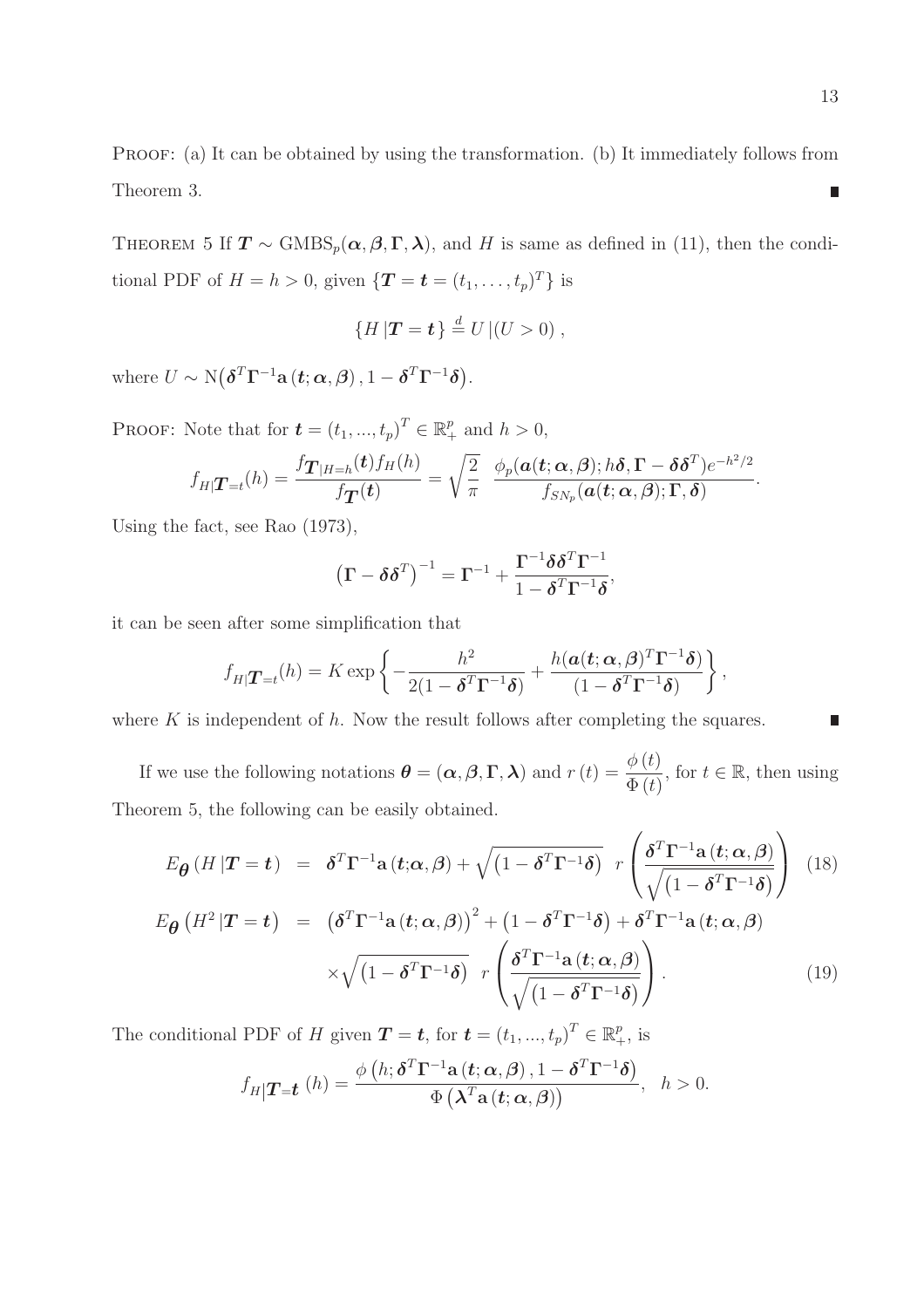## 4 Inference

#### 4.1 Estimation

In this section we consider the estimation of the unknown parameters  $\alpha$ ,  $\beta$ ,  $\Gamma$  and  $\lambda$  based on a random sample of size  $n, \{t_1, \ldots, t_n\}$ , from  $\text{GMBS}_p(\alpha, \beta, \Gamma, \lambda)$ . We will be using the following notations;

$$
\bm{t}_1^T = (t_{11}, \ldots, t_{1p}), \ldots, \bm{t}_n^T = (t_{np}, \ldots, t_{np}).
$$

The log-likelihood function of the observations without the additive constant becomes

$$
l(\boldsymbol{\alpha}, \boldsymbol{\beta}, \boldsymbol{\Gamma}, \boldsymbol{\lambda}) = \sum_{i=1}^{n} \ln \phi_p(\boldsymbol{\alpha}(t_i; \boldsymbol{\alpha}, \boldsymbol{\beta}); \boldsymbol{\lambda}, \boldsymbol{\Gamma}) + \sum_{i=1}^{n} \ln \Phi(\boldsymbol{\lambda}^T \boldsymbol{\alpha}(t_i; \boldsymbol{\alpha}, \boldsymbol{\beta})) + \sum_{i=1}^{n} \sum_{j=1}^{p} \ln A(t_{ij}; \alpha_j, \beta_j).
$$
 (20)

The maximum likelihood estimators (MLEs) of the unknown parameters can be obtained by maximizing the log-likelihood function (20) with respect to unknown parameters. It involves solving  $3p + p(p-1)/2$  non-linear equations. To avoid that we use the EM algorithm which involves maximizing a 2p dimensional optimization problem, at each step of the EM algorithm.

The following observations will be useful to understand the basic idea of the EM algorithm. Since  $\lambda$  and  $\delta$  have a one to one to correspondence, we mainly restrict to estimate  $\alpha$ ,  $β$ , Γ and δ only for the EM algorithm. Let us assume that the complete data is as follows;

$$
\mathbf{t}_1^{(c)} = (\mathbf{t}_1^T, h_1)^T, \dots, \mathbf{t}_n^{(c)} = (\mathbf{t}_n^T, h_n)^T,
$$
\n(21)

where  $\{\boldsymbol{t}_1^{(c)}\}$  $\{\boldsymbol{t}^{(c)}_1,\ldots,\boldsymbol{t}^{(c)}_n\}$  is a random sample of size n from  $(\boldsymbol{T},H),$  where  $\boldsymbol{T}\sim \text{GMBS}_p(\boldsymbol{\alpha},\boldsymbol{\beta},\boldsymbol{\Gamma},\boldsymbol{\lambda}),$ and  $H$  is same as defined in (11). We will show that based on the complete observations (21), the MLEs of  $\alpha$ ,  $\beta$ ,  $\Gamma$  and  $\delta$  can be obtained by solving 2p dimensional optimization problem. The log-likelihood function of the complete data without the additive constant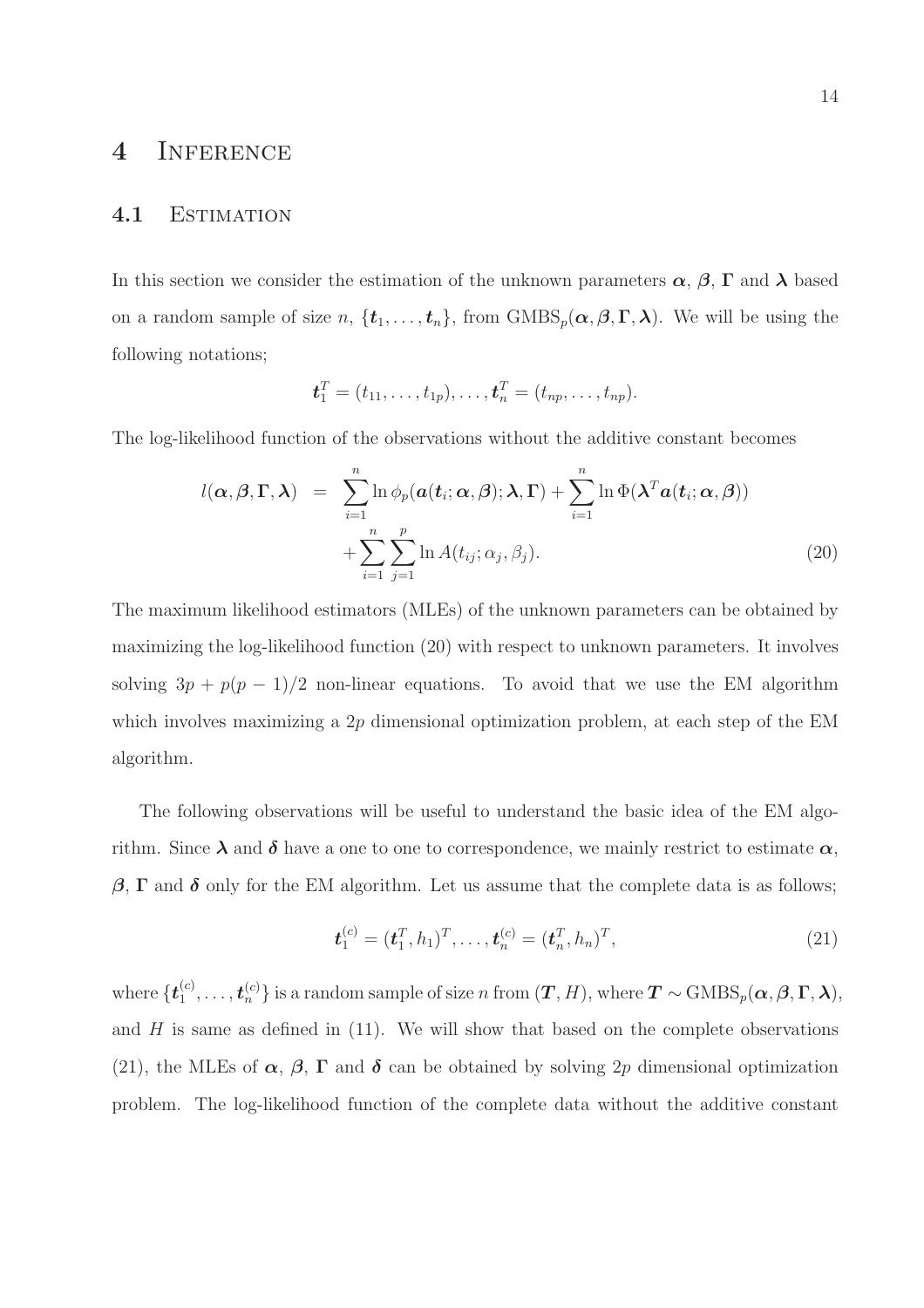becomes

$$
l_c(\boldsymbol{\alpha},\boldsymbol{\beta},\boldsymbol{\Gamma},\boldsymbol{\delta})=\sum_{i=1}^n\ln\phi_p(\boldsymbol{a}(t_i;\boldsymbol{\alpha},\boldsymbol{\beta});h_i\boldsymbol{\delta},\boldsymbol{\Gamma}-\boldsymbol{\delta}\boldsymbol{\delta}^T)+\sum_{i=1}^n\sum_{j=1}^p\ln A(t_{ij};\alpha_j,\beta_j).
$$
 (22)

We maximize profile log-likelihood function to compute the MLEs of the unknown parameters, for the complete data set. First consider the following transformation of the data;

$$
\bm{u}_1^T = (u_{11}, \ldots, u_{1p}), \ldots, \bm{u}_n^T = (u_{n1}, \ldots, u_{np}),
$$

where

$$
u_{ij} = \frac{1}{\alpha_j} \left( \sqrt{\frac{t_{ij}}{\beta_j}} - \sqrt{\frac{\beta_j}{t_{ij}}} \right); \quad i = 1, \dots, n, \ j = 1, \dots, p. \tag{23}
$$

Now using Theorem 4, the log-likelihood function of the transformed data without the additive constant becomes

$$
l_{ct}(\boldsymbol{\delta}, \boldsymbol{\Gamma}) = \sum_{i=1}^{n} \ln \phi_p(\boldsymbol{u}_i; h_i \boldsymbol{\delta}, (\boldsymbol{\Gamma} - \boldsymbol{\delta} \boldsymbol{\delta}^T)).
$$
\n(24)

The MLEs of  $\delta$  and  $\Gamma$  are as follows

$$
\widehat{\boldsymbol{\delta}}(\boldsymbol{\alpha},\boldsymbol{\beta}) = \frac{\sum_{i=1}^{n} u_i h_i}{\sum_{i=1}^{n} h_i^2} \quad \text{and} \quad \widehat{\boldsymbol{\Gamma}}(\boldsymbol{\alpha},\boldsymbol{\beta}) = \boldsymbol{S} + \widehat{\boldsymbol{\delta}}(\boldsymbol{\alpha},\boldsymbol{\beta}) \widehat{\boldsymbol{\delta}}(\boldsymbol{\alpha},\boldsymbol{\beta})^T,
$$
\n(25)

where

$$
\mathbf{S} = \frac{1}{n} \sum_{i=1}^{n} (\boldsymbol{u}_i - h_i \widehat{\boldsymbol{\delta}}(\boldsymbol{\alpha}, \boldsymbol{\beta})) (\boldsymbol{u}_i - h_i \widehat{\boldsymbol{\delta}}(\boldsymbol{\alpha}, \boldsymbol{\beta}))^T.
$$

The MLEs of the unknown parameters can be obtained by maximizing the profile loglikelihood function of  $\alpha$  and  $\beta$ , namely

$$
l_{cp}(\boldsymbol{\alpha},\boldsymbol{\beta}) = \sum_{i=1}^{n} \ln \phi_{p}(\boldsymbol{\alpha}(\boldsymbol{t}_{i};\boldsymbol{\alpha},\boldsymbol{\beta});h_{i}\widehat{\boldsymbol{\delta}}(\boldsymbol{\alpha},\boldsymbol{\beta}),\widehat{\boldsymbol{\Gamma}}(\boldsymbol{\alpha},\boldsymbol{\beta}) - \widehat{\boldsymbol{\delta}}(\boldsymbol{\alpha},\boldsymbol{\beta})\widehat{\boldsymbol{\delta}}^{T}(\boldsymbol{\alpha},\boldsymbol{\beta})) + \sum_{i=1}^{n} \sum_{j=1}^{p} \ln A(t_{ij};\alpha_{j},\beta_{j}).
$$
\n(26)

Suppose we denote the MLEs of  $\alpha$  and  $\beta$ , which can be obtained by maximizing (26) are denoted by  $\widehat{\alpha}$ ,  $\widehat{\beta}$ , respectively, then the MLEs of  $\Gamma$  and  $\delta$  become

$$
\widehat{\Gamma} = \widehat{\Gamma}(\widehat{\alpha}, \widehat{\beta}) \quad \text{and} \quad \widehat{\delta} = \widehat{\delta}(\widehat{\alpha}, \widehat{\beta}),
$$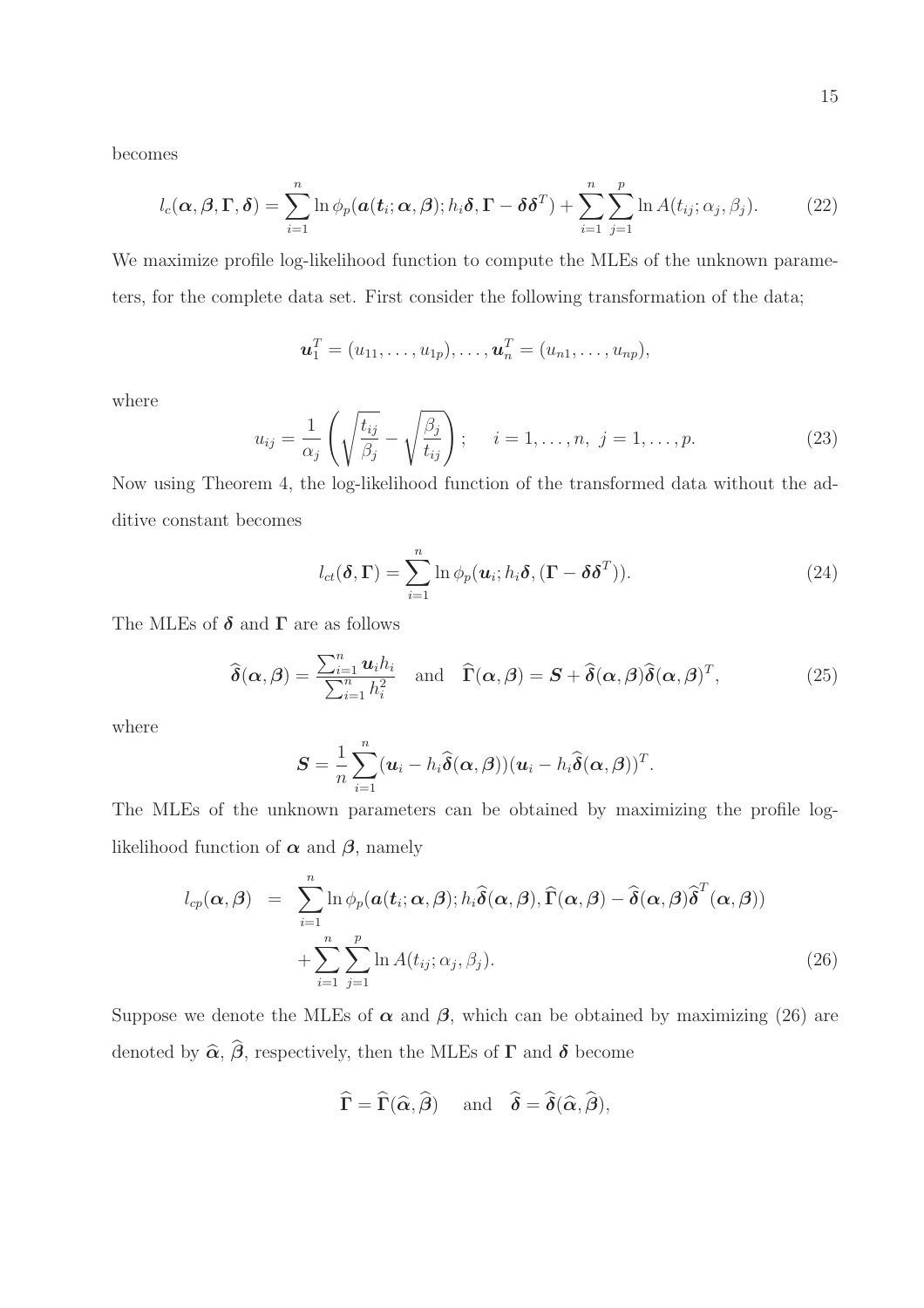respectively. Therefore, the MLEs of the unknown parameters can be obtained by solving 2p dimensional optimization problem.

Now we propose the following method to compute the MLEs of the unknown parameters of the  $\text{GMBS}_p$  model. The method is mainly based on maximizing the profile log-likelihood function of  $\alpha$  and  $\beta$ , where for given  $\alpha$  and  $\beta$ , the MLEs of  $\Gamma$  and  $\delta$  are performed using EM algorithm.

#### **ALGORITHM**

STEP 1: Assume some initial estimates of  $\delta$  and  $\Gamma$ , say  $\delta^{(0)}$  and  $\Gamma^{(0)}$ , respectively.

STEP 2: Now obtain  $E(H|\mathbf{T}=t)$  and  $E(H^2|\mathbf{T}=t)$  from (18) and (19), respectively, by replacing  $\delta$  and  $\Gamma$  with  $\delta^{(0)}$  and  $\Gamma^{(0)}$ , respectively. Note that the 'pseudo log-likelihood' function of the transformed data obtained from (24) involves  $E(H|\mathbf{T}=t)$  and  $E(H^2|\mathbf{T}=t)$ .

STEP 3: Obtain  $\delta^{(1)}$  and  $\Gamma^{(1)}$  from (25) by replacing  $h_i$  and  $h_i^2$  with  $E(H|\mathbf{T} = t_i)$  and  $E(H^2|\boldsymbol{T}=\boldsymbol{t}_i)$ 

STEP 4: Go back to Step 1, and continue the process until converges, and obtain  $\hat{\delta}(\alpha, \beta)$ and  $\widehat{\Gamma}(\alpha, \beta)$ .

STEP 5: Now maximize the profile log-likelihood function of  $\alpha$  and  $\beta$ ,  $l(\alpha, \beta, \widehat{\Gamma}(\alpha, \beta), \delta(\alpha, \beta))$ as given in (22), to compute the MLEs of  $\alpha$  and  $\beta$ .

Now we discuss the asymptotic properties of the MLEs when all the parameters are unknown.

THEOREM 6: If  $\boldsymbol{\theta} = (\boldsymbol{\alpha}, \boldsymbol{\beta}, \boldsymbol{\Gamma}, \boldsymbol{\lambda})^T$  is the parameter vector, and  $\widehat{\boldsymbol{\theta}}$  denotes the corresponding MLE, then

$$
\sqrt{n}(\widehat{\boldsymbol{\theta}}-\boldsymbol{\theta})\stackrel{d}{\longrightarrow}N_m(\mathbf{0},\boldsymbol{I}^{-1}),
$$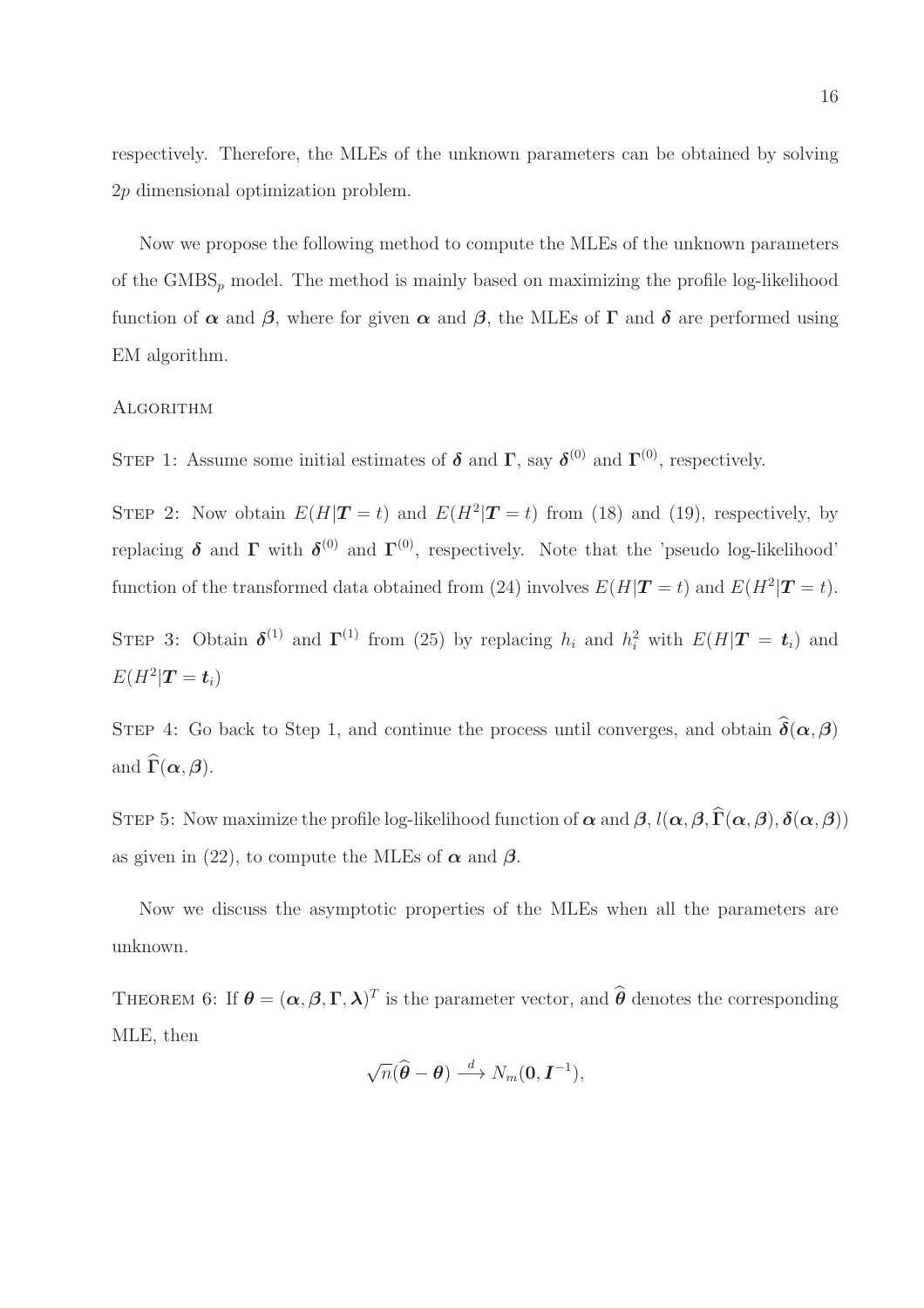with  $m = 3p + p(p-1)/2$  being the dimension of the vector  $\theta$ . Here,  $\stackrel{d}{\longrightarrow}$  denotes the convergence in distribution while  $N_m(0, I^{-1})$  denotes the m-variate normal distribution with mean vector 0, and the dispersion matrix  $\mathbf{I}^{-1}$ , with  $\mathbf{I}$  being the Fisher information matrix.

PROOF: Since  $\text{GMBS}_p$  model satisfies all the regularity conditions for the MLEs to be consistent and asymptotically normally distributed, the result follows from the known asymptotic properties of the MLEs.

### 4.2 TESTING OF HYPOTHESIS

In this subsection we discuss the likelihood ratio tests for some testing of hypotheses problems which will of interest. We will be considering the following testing problem which might be useful in practice.

TEST I:  $H_0$ :  $\lambda = 0$  vs.  $H_1$ :  $\lambda \neq 0$ .

This is an important testing problem, as it tests whether the data are coming from multivariate Birnbaum-Saunders distribution or not? Since  $\lambda = 0 \Leftrightarrow \delta = 0$ , the MLEs of the unknown parameters can be obtained as follows. For a given  $\beta$ , the MLEs of  $\alpha$  and  $\Gamma$ become

$$
\widehat{\alpha}_j(\boldsymbol{\beta}) = \left(\frac{1}{n}\sum_{i=1}^n \left(\sqrt{\frac{t_{ij}}{\beta_j}} - \sqrt{\frac{\beta_j}{t_{ij}}}\right)^2\right)^{1/2}; \quad j = 1, \dots, p,
$$
\n(27)

and

$$
\widehat{\Gamma}(\boldsymbol{\beta}) = \boldsymbol{P}(\boldsymbol{\beta})\boldsymbol{Q}(\boldsymbol{\beta})\boldsymbol{P}^T(\boldsymbol{\beta});
$$
\n(28)

here  $P(\beta)$  is a diagonal matrix given by  $P(\beta) = \text{diag}\{1/\hat{\alpha}_1(\beta), \ldots, \hat{\alpha}_p(\beta)\}\)$ , and the elements  $q_{jk}(\boldsymbol{\beta})$  of the matrix  $\boldsymbol{Q}(\boldsymbol{\beta})$  are given by

$$
q_{jk}(\boldsymbol{\beta}) = \frac{1}{n} \sum_{i=1}^{n} \left( \sqrt{\frac{t_{ij}}{\beta_j}} - \sqrt{\frac{\beta_j}{t_{ij}}} \right) \left( \sqrt{\frac{t_{ik}}{\beta_k}} - \sqrt{\frac{\beta_k}{t_{ik}}} \right); \quad \text{for} \quad j, k = 1, \dots, p. \tag{29}
$$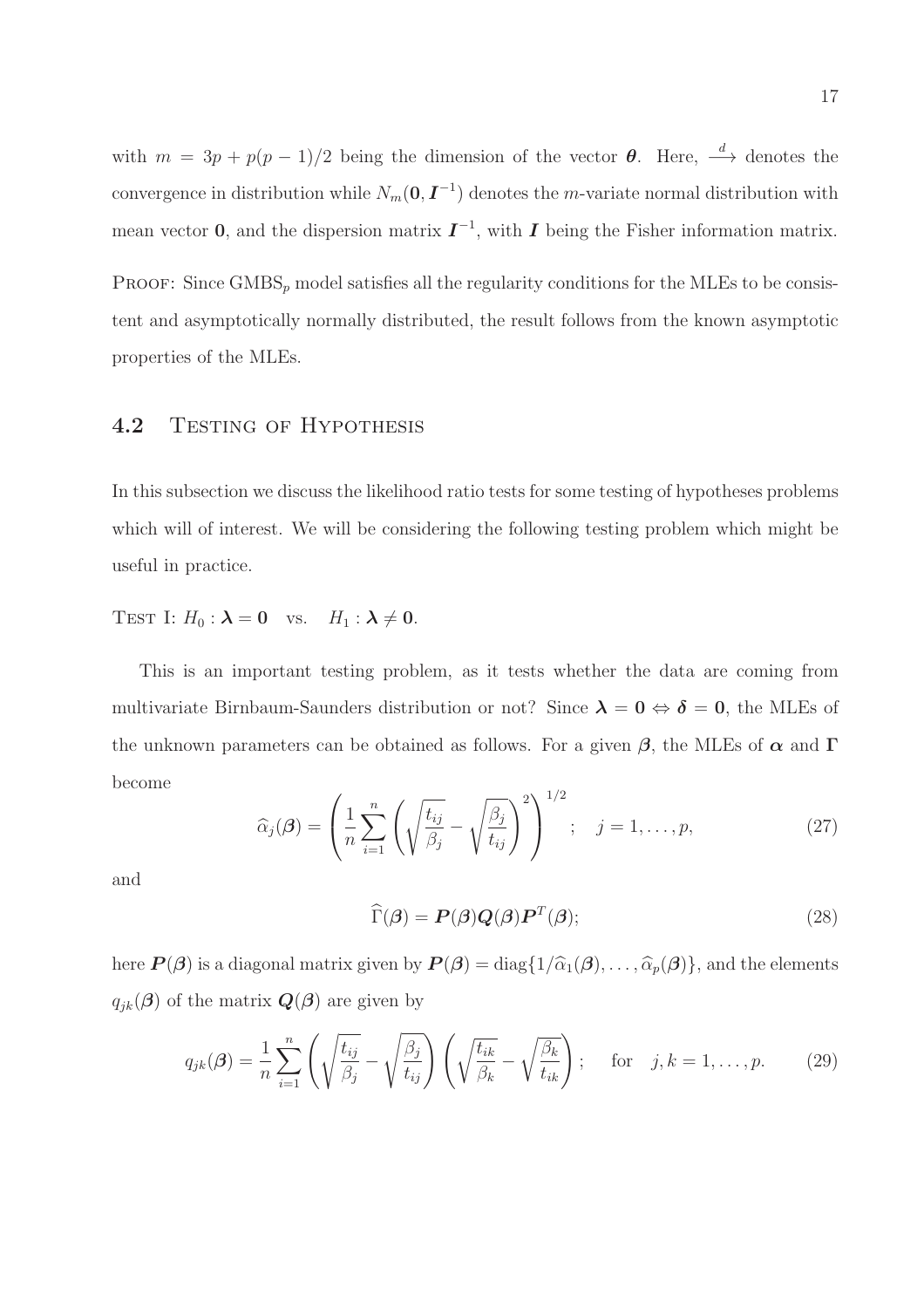Finally the MLE of  $\beta$  can be obtained by maximizing the profile log-likelihood function of β, see Kundu et al. (2013) for details. If we denote  $\tilde{\alpha}$ ,  $\tilde{\beta}$  and  $\tilde{\Gamma}$  as the MLEs of  $\alpha$ ,  $\beta$  and  $\Gamma$ , respectively under  $H_0$ , then under  $H_0$ , for large n,

$$
-2\{l(\widetilde{\alpha}, \widetilde{\beta}, \widetilde{\Gamma}, 0) - l(\widehat{\alpha}, \widehat{\beta}, \widehat{\Gamma}, \widehat{\lambda}) \sim \chi_p^2. \tag{30}
$$

In Table 1 we present the critical values based on 5% level of significance of the likelihood ratio test (30) for different parameter values. The critical values are obtained based on 1000 replications. We have taken  $p = 2$ , and we denote the matrix  $\mathbf{\Gamma} = ((\gamma_{ij}))$ , for  $i, j = 1, 2$ , where  $\gamma_{11} = \gamma_{22} = 1$ , and  $\gamma_{12} = \gamma_{21} = \rho$ . The value of the likelihood ratio test does not depend on the scale parameter. Hence, we take  $\beta_1 = \beta_2 = 1$ . We have considered six different parameter sets namely (i) Set 1:  $\alpha_1 = 1$ ,  $\alpha_2 = 1$ ,  $\rho = 0.0$ , (ii) Set 2:  $\alpha_1 = 1$ ,  $\alpha_2 = 1$ ,  $\rho = 0.5$ , (iii) Set 3:  $\alpha_1 = 1, \alpha_2 = 1, \rho = 0.90$ , (iv) Set 4:  $\alpha_1 = 2, \alpha_2 = 2, \rho = 0.0$ , (v) Set 5:  $\alpha_1 = 2$ ,  $\alpha_2 = 2, \, \rho = 0.5, \, \text{(vi)}$  Set 6:  $\alpha_1 = 2, \, \alpha_2 = 2, \, \rho = 0.90,$ 

| $n^{-1}$ |                                                           | Set 1   Set 2   Set 3   Set 4   Set 5   Set 6             |  |  |
|----------|-----------------------------------------------------------|-----------------------------------------------------------|--|--|
|          |                                                           |                                                           |  |  |
| 20       |                                                           | $9.012$   $9.219$   $9.481$   $8.967$   $9.018$   $9.213$ |  |  |
| 25       |                                                           | $8.786$   $8.978$   $9.116$   $8.314$   $8.564$   $8.997$ |  |  |
|          | 30   7.564   7.786   8.013   7.154   7.321   7.675        |                                                           |  |  |
| 35       | $\parallel$ 6.786   6.984   7.005   6.453   6.654   6.878 |                                                           |  |  |
| 40       |                                                           | $6.012$   6.058   6.111   6.001   6.021   6.078           |  |  |

Table 1: Critical values of the test statistic (30) for different parameter values.

In Tables 2 to 4 we present the size and powers of the test  $H_0 : \lambda = 0$  vs.  $H_1 : \lambda \neq 0$ , for different parameter values.

## 5 REAL DATA ANALYSIS

In this section we present the analysis of a bivariate data set to see the effectiveness of the proposed model. The data set has been obtained from Johnson and Wichern (1999), and it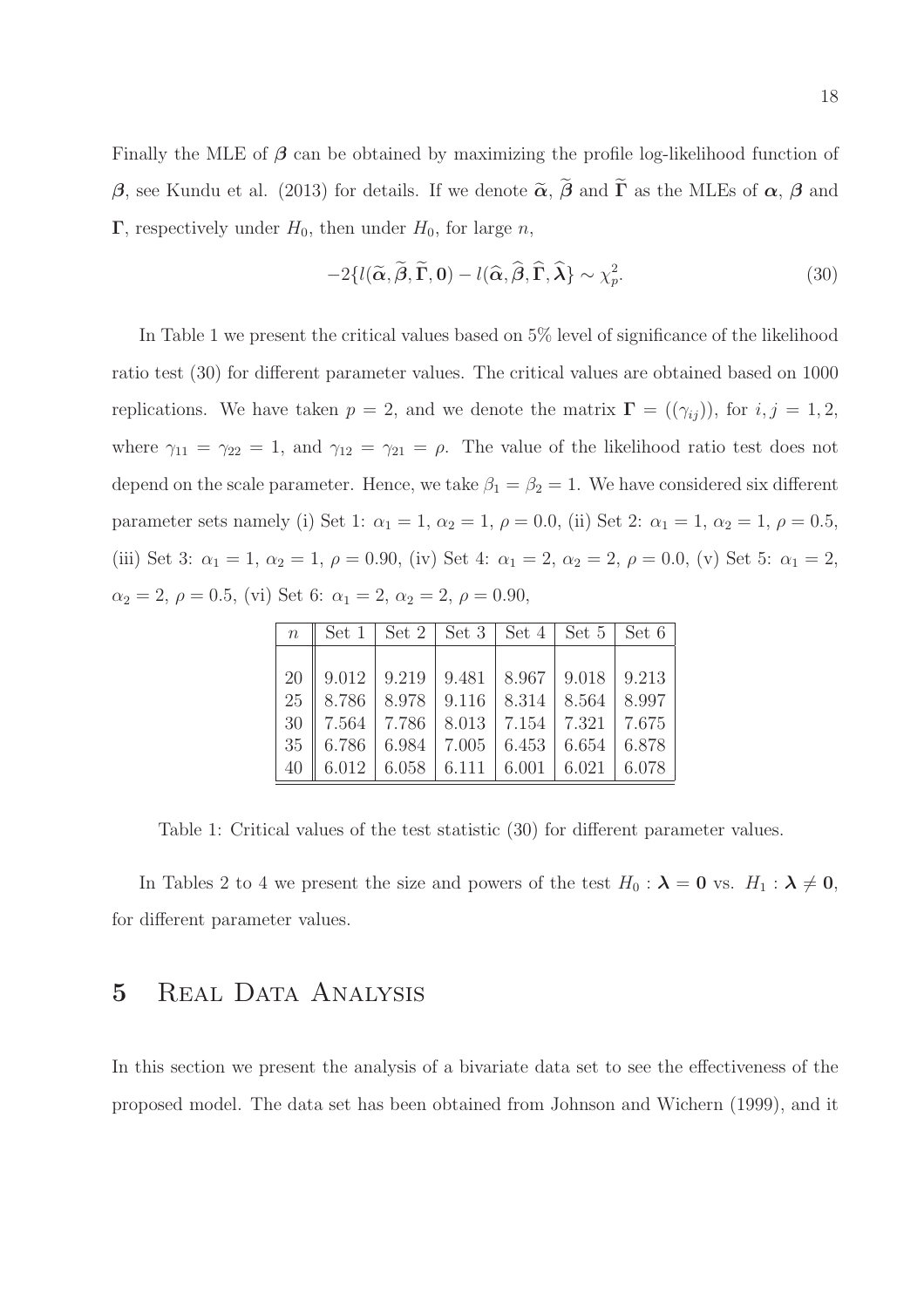| $\, n$ | $\lambda_1=\lambda_2$ | $\lambda_1=\lambda_2$ | $\lambda_1=\lambda_2$ | $\lambda_1=\lambda_2$ | $\lambda_1=\lambda_2$ | $\lambda_1=\lambda_2$ |
|--------|-----------------------|-----------------------|-----------------------|-----------------------|-----------------------|-----------------------|
|        | $=$ 1                 | $=2$                  | $=$ 3                 | $=4$                  | $=5$                  | $= 6$                 |
| 20     | 0.065                 | 0.167                 | 0.536                 | 0.575                 | 0.601                 | 0.687                 |
| 25     | 0.065                 | 0.198                 | 0.657                 | 0.687                 | 0.700                 | 0.743                 |
| 30     | 0.061                 | 0.215                 | 0.667                 | 0.701                 | 0.712                 | 0.789                 |
| 35     | 0.057                 | 0.278                 | 0.710                 | 0.745                 | 0.765                 | 0.809                 |
| 40     | 0.051                 | 0.356                 | 0.723                 | 0.777                 | 0.801                 | 0.901                 |

Table 2: Size and power of the test for parameter Set 1 for different sample sizes.

| $\, n$ | $\lambda_1=\lambda_2$ | $\lambda_1=\lambda_2$ | $\lambda_1 = \lambda_2$ | $\lambda_1 = \lambda_2$ | $\lambda_1 = \lambda_2$ | $\lambda_1=\lambda_2$ |
|--------|-----------------------|-----------------------|-------------------------|-------------------------|-------------------------|-----------------------|
|        | $=1$                  | $=2$                  | $=$ 3                   | $=4$                    | $=5$                    | $= 6$                 |
| 20     | 0.061                 | 0.143                 | 0.323                   | 0.356                   | 0.415                   | 0.467                 |
| 25     | 0.061                 | 0.151                 | 0.354                   | 0.389                   | 0.421                   | 0.472                 |
| 30     | 0.061                 | 0.162                 | 0.375                   | 0.412                   | 0.465                   | 0.513                 |
| 35     | 0.053                 | 0.175                 | 0.412                   | 0.478                   | 0.511                   | 0.549                 |
| 40     | 0.051                 | 0.212                 | 0.453                   | 0.512                   | 0.543                   | 0.598                 |

Table 3: Size and power of the test for parameter Set 2 for different sample sizes.

represents two different measures of stiffness of 30 different boards. The first measurement involves sending a shock wave down the board, and the second measurement is determined while vibrating the board. The data set has been presented below in Table 5.

Before progressing further, we compute the basic statistics of the data vector, and they are reported in Table 6. We present the mean (ME), standard deviation (SD), median  $(Q_2)$ , first quartile  $(Q_1)$ , third quartile  $(Q_3)$  for both  $T_1$  and  $T_2$ . Histograms of  $T_1$  and  $T_2$  are also provided in Figure 2. From  $Q_1$ ,  $Q_2$  and  $Q_3$ , it is immediate that  $T_1$  and  $T_2$  are not symmetric, both  $T_1$  and  $T_2$  are right skewed. The histograms of  $T_1$  and  $T_2$  also suggest that. We perform the test of symmetry for both the marginals. We have used the distribution free test suggested by Randles *et al.* (1980). The test statistics for  $T_1$  and  $T_2$  are 1.71 and 1.77, and the associated  $p$  values are 0.0436 and 0.0384, respectively. Therefore, it suggests that the marginals are not from symmetric distributions.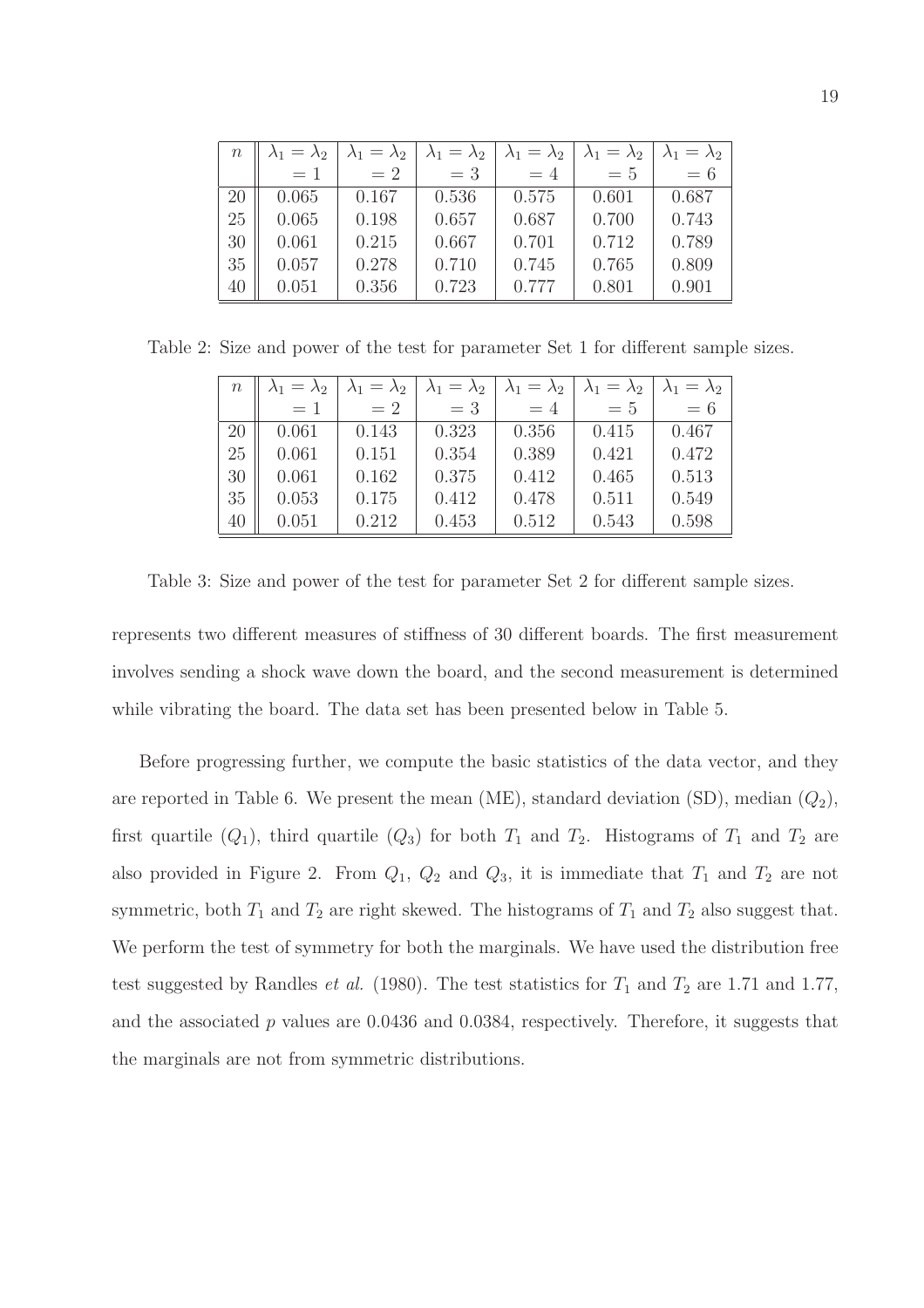| $\, n$ | $\lambda_1=\lambda_2$ | $\lambda_1=\lambda_2$ | $\lambda_1=\lambda_2$ | $\lambda_1=\lambda_2$ | $\lambda_1=\lambda_2$ | $\lambda_1 = \lambda_2$ |
|--------|-----------------------|-----------------------|-----------------------|-----------------------|-----------------------|-------------------------|
|        | $=1$                  | $=2$                  | $=$ 3                 | $=4$                  | $=5$                  | $= 6$                   |
| 20     | 0.058                 | 0.078                 | 0.115                 | 0.214                 | 0.275                 | 0.311                   |
| 25     | 0.057                 | 0.101                 | 0.154                 | 0.254                 | 0.298                 | 0.323                   |
| 30     | 0.057                 | 0.115                 | 0.198                 | 0.287                 | 0.354                 | 0.398                   |
| 35     | 0.050                 | 0.165                 | 0.221                 | 0.301                 | 0.375                 | 0.401                   |
| 40     | 0.050                 | 0.198                 | 0.254                 | 0.376                 | 0.401                 | 0.412                   |

Table 4: Size and power of the test for parameter Set 3 for different sample sizes.

| $T_1$ | $T_2$ | $T_1$ | $T_2$ | $T_1$ | $T_2$ |
|-------|-------|-------|-------|-------|-------|
|       |       |       |       |       |       |
| 1889  | 1651  | 2403  | 2048  | 2119  | 1700  |
| 1645  | 1627  | 1976  | 1916  | 1712  | 1712  |
| 1943  | 1685  | 2104  | 1820  | 2983  | 2794  |
| 1745  | 1600  | 1710  | 1591  | 2046  | 1907  |
| 1840  | 1841  | 1867  | 1685  | 1859  | 1649  |
| 1954  | 2149  | 1325  | 1170  | 1419  | 1371  |
| 1828  | 1634  | 1725  | 1594  | 2276  | 2189  |
| 1899  | 1614  | 1633  | 1513  | 2061  | 1867  |
| 1856  | 1493  | 1727  | 1412  | 2168  | 1896  |
| 1655  | 1675  | 2326  | 2301  | 1490  | 1382  |

Table 5: Two different measures of stiffness of 30 boards.

The sample correlation coefficient between  $T_1$  and  $T_2$  is 0.932, which is very high. To get an idea about the shape of the empirical hazard function of the marginal, we provide the scaled TTT plots of  $T_1$  and  $T_2$  in Figure 3. It indicates that both of them have increasing empirical hazard functions.

We want to fit the proposed  $GMBS<sub>2</sub>$  distribution to the above data set. First we fit the bivariate Birnbaum-Saunders distribution to the above data set, and we obtain the estimates of the unknown parameters as follows:

$$
\tilde{\alpha}_1 = 3.7011, \quad \tilde{\beta}_1 = 53.8357, \quad \tilde{\alpha}_2 = 2.7314, \quad \tilde{\beta}_2 = 87.0131, \quad \tilde{\rho} = 0.9997.
$$

The associated log-likelihood value becomes -350.2114.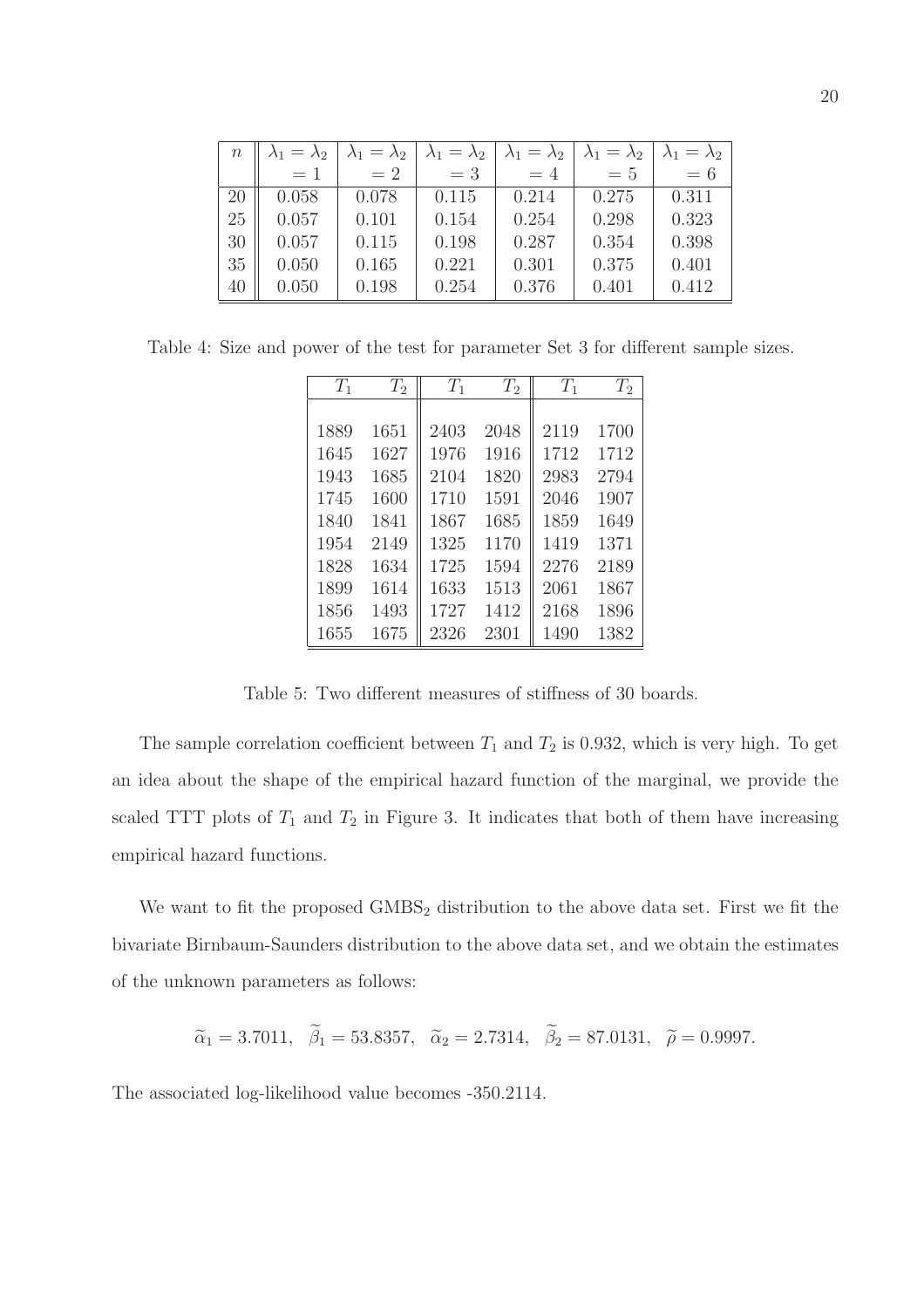| Variable | MF. | $\omega_2$                                  |        |
|----------|-----|---------------------------------------------|--------|
|          |     |                                             |        |
|          |     | $1906.1$   319.5   1863.0   1718.5   2053.5 |        |
|          |     | $1749.5$   313.3   1680.0   1597.0          | 1881.5 |

Table 6: Descriptive statistics of the data vector.

To perform the EM algorithm, we have used the above values as the starting values of  $\alpha_1, \beta_1, \alpha_2, \beta_2$  and  $\rho$ . Further we have used the staring values of  $\lambda_1$  and  $\lambda_2$  to be 0. The final estimates are as follows:

$$
\hat{\alpha}_1 = 3.4420, \quad \hat{\beta}_1 = 65.5531, \quad \hat{\alpha}_2 = 3.0844, \quad \hat{\beta}_2 = 86.6142, \quad \hat{\rho} = 0.9203,
$$
  
 $\hat{\lambda}_1 = -5.3737, \quad \hat{\lambda}_2 = 5.7942.$ 

The associated log-likelihood value becomes -295.8717. The 95% confidence intervals of  $\alpha_1$ ,  $\beta_1$ ,  $\alpha_2$ ,  $\beta_2$ ,  $\rho$ ,  $\lambda_1$  and  $\lambda_2$  are

3.4420(∓0.7513), 65.5531(∓9.2391), 3.0844(∓0.6978), 86.6142(12.7765), 0.9203(∓0.1523),

$$
-5.3737(\pm 1.6574), \ \ 5.7942(\pm 1.6624),
$$

respectively. We perform the following testing of hypothesis

Test:  $H_0$ :  $(\lambda_1, \lambda_2) = (0, 0)$  vs.  $H_1$ :  $(\lambda_1, \lambda_2) \neq (0, 0)$ .

Based on the likelihood ratio test as suggested in Section 4.2, the p−value of the test statistic is less than 0.01, hence we reject the null hypothesis. The confidence intervals of  $\lambda_1$ and  $\lambda_2$  also suggest the same. It seems that the proposed GMBS<sub>2</sub> provides a better fit than the bivariate BS distribution to the above stiffness data set.

For comparison purposes we have also fitted (a) bivariate normal and (b) bivariate skew normal to this data set. We present the MLEs and the associated log-likelihood values in each case.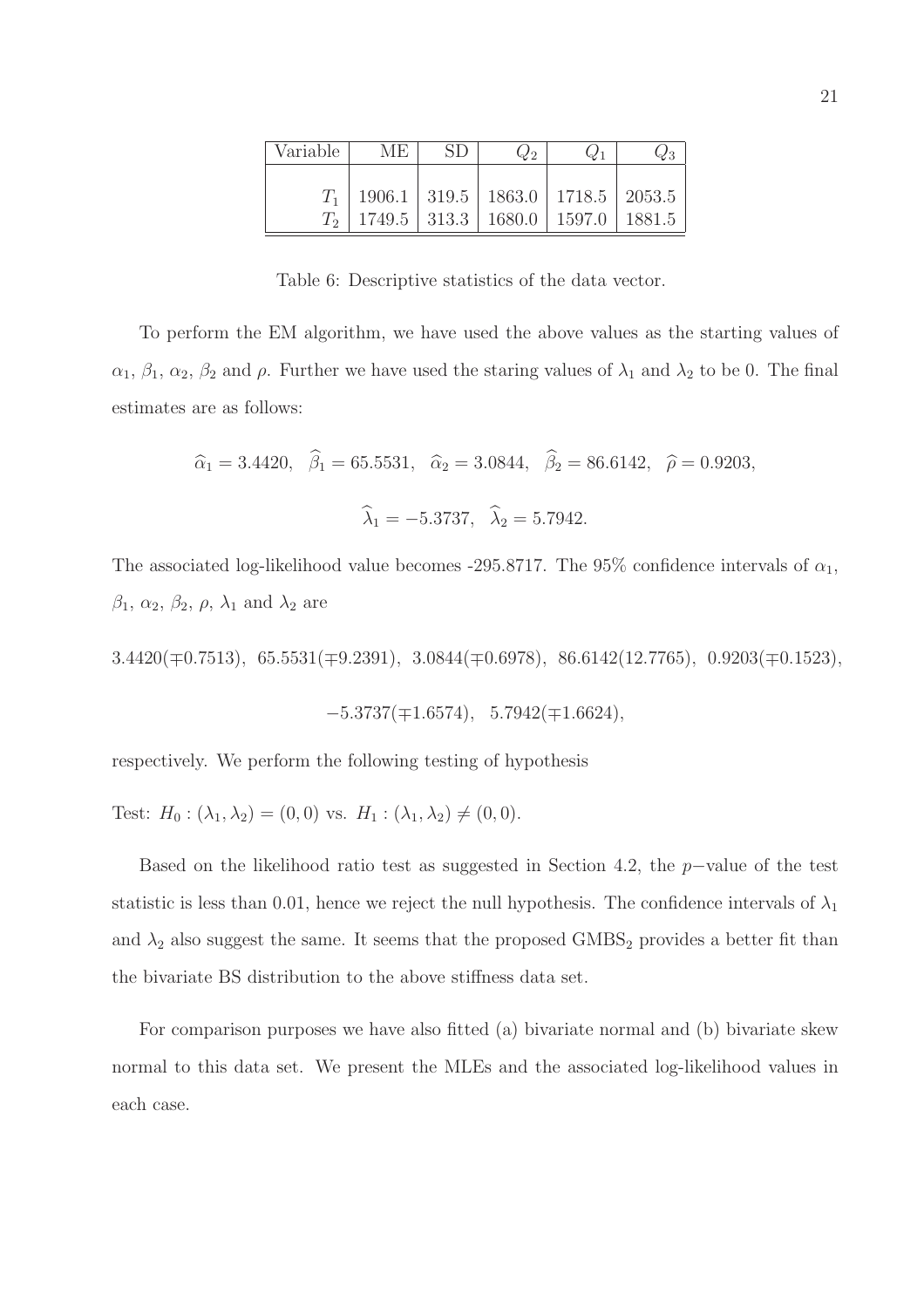Bivariate Normal:

 $\widehat{\mu}_1 = 1749.5332, \quad \widehat{\mu}_2 = 1507.9000, \quad \widehat{\sigma}_1 = 313.2514, \quad \widehat{\sigma}_2 = 298.6844, \quad \widehat{\rho} = 0.7886,$  $log-likelihood = -394.3062$ 

Bivariate skew normal:

 $\hat{\mu}_1 = 1660.0479, \quad \hat{\mu}_2 = 1591.4816, \quad \hat{\sigma}_1 = 378.3129, \quad \hat{\sigma}_2 = 316.9348, \quad \hat{\rho} = 0.8943,$  $log-likelihood = -303.6883$ .

It is clear that based on the log-likelihood values, we prefer to use  $GMBS<sub>2</sub>$  model to analyze this data set.

## 6 CONCLUSIONS

In this paper we have proposed a new multivariate distribution based on the multivariate skew normal and multivariate Birnbaum-Saunders distribution, and we name it as the generalized multivariate Birnbaum-Saunders. The proposed distribution is more flexible than the multivariate Birnbaum-Saunders distribution, and the later can be obtained as a special case of the proposed distribution. We derive different properties of the proposed distribution, and use EM algorithm to compute the MLEs of the unknown parameters. One data set has been analyzed, and it is observed that the proposed distribution provides a better fit than the multivariate Birnbaum-Saunders distribution.

### Acknowledgement

The authors would like to thank the referees for their constructive suggestions which helped us to improve the earlier draft significantly.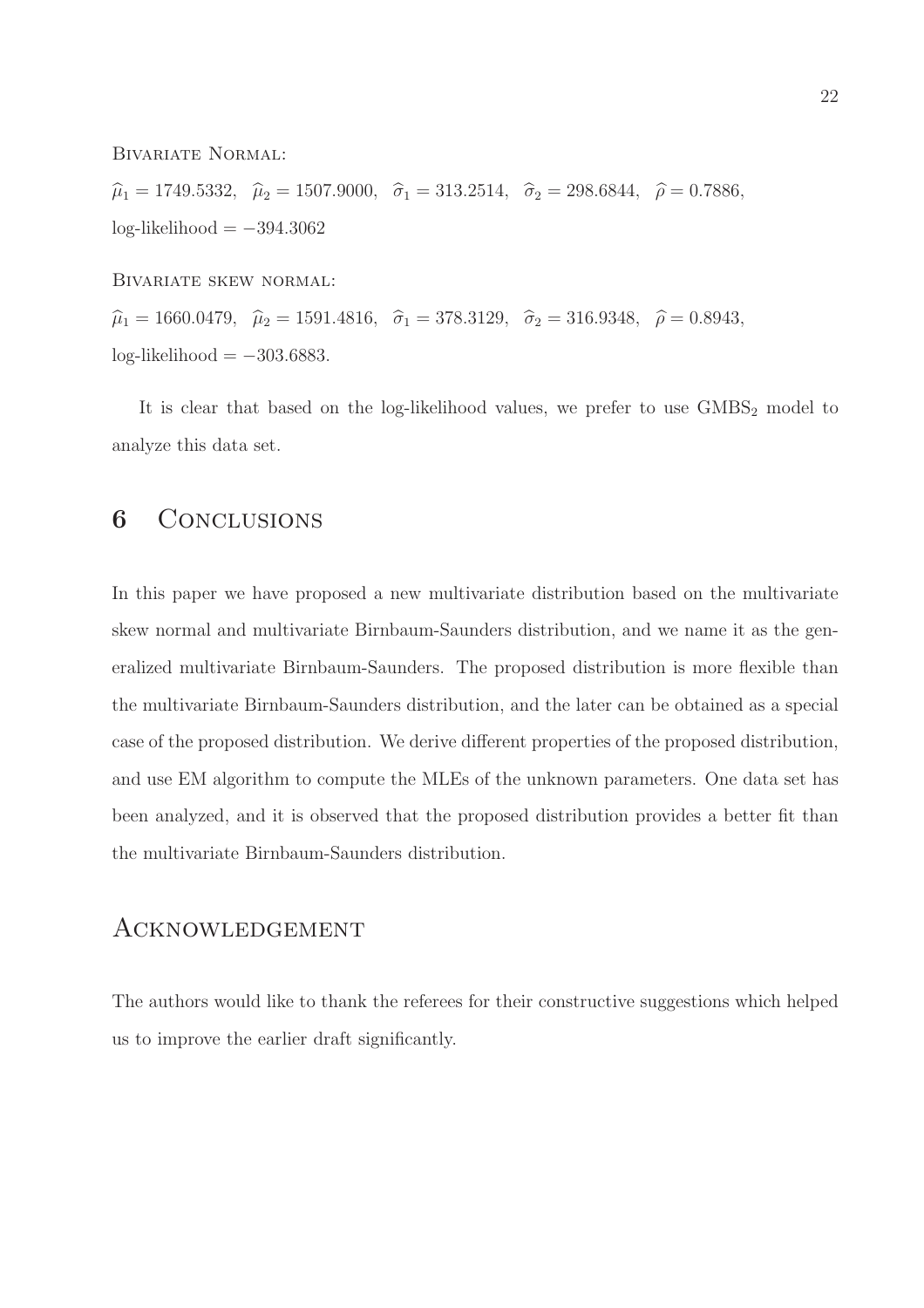## References

- [1] Arnold, B. C. and Beaver, R. J.(2000). "Hidden truncation models", Sankhya Ser. A, 62, 22–35.
- [2] Azzalini, A. and Capitanio, A. (1999). "Statistical applications of the multivariate skew normal distribution", Jour. Royal. Stat. Soc., Ser. B, 61, 579–602.
- [3] Azzalini, A. and Dalla Valle, A. (1996). " The multivariate skew-normal distribution", Biometrika, 83, 715–726.
- [4] Birnbaum, Z.W. and Saunders, S.C. (1969a). "A new family of life distributions", Journal of Applied Probability, 6, 319–327.
- [5] Birnbaum, Z.W. and Saunders, S.C. (1969b). "Estimation for a family of life distributions with applications to fatigue", Journal of Applied Probability, 6, 328–347.
- [6] Chang, D.S. and Tang, L.C. (1993). "Reliability bounds and critical time for the Birnbaum-Saunders distribution", IEEE Transactions on Reliability, 42, 464–469.
- [7] Chang, D.S. and Tang, L.C. (1994). "Percentile bounds and tolerance limits for the Birnbaum-Saunders distribution", Communications in Statistics – Theory and Methods, 23, 2853–2863.
- [8] Diaz-Garcia, J.A. and Leiva, V. (2005). "A new family of life distributions based on the elliptically contoured distributions", Journal of Statistical Planning and Inference, 128, 445–457.
- [9] Dupuis, D.J. and Mills, J.E. (1998). "Robust estimation of the Birnbaum-Saunders distribution", IEEE Transactions on Reliability, 47, 88–95.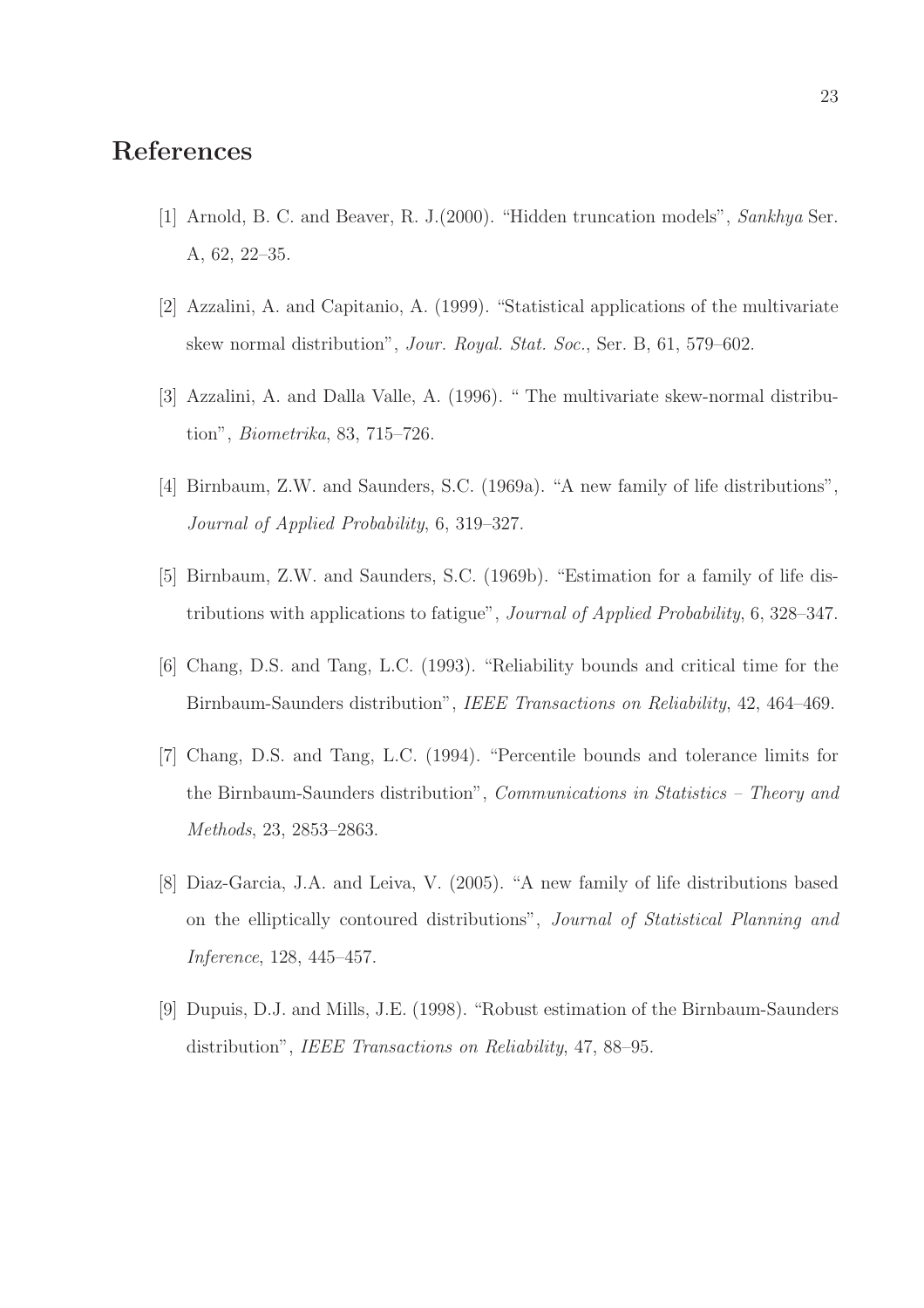- [10] From, S.G. and Li, L.X. (2006). "Estimation of the parameters of the Birnbaum-Saunders distribution", Communications in Statistics – Theory and Methods, 35, 2157–2169.
- [11] Gomez, H.W., Olivares, J. and Bolfarine, H. (2009), "An extension of the generalized Birnbaum-Saunders distribution", Statistics and Probability Letters, 79, 331–338.
- [12] Johnson, R.A. and Wichern, D.W. (1999). Applied Multivariate Statistical Analysis, Fourth Edition, Prentice-Hall, New Jersey.
- [13] Kundu, D., Balakrishnan, N. and Jamalizadeh, A. (2010), "Bivariate Birnbaum-Saunders distribution and associated inference", Journal of Multivariate Analysis, 101, 113–125.
- [14] Kundu, D., Balakrishnan, N. and Jamalizadeh, A. (2013), "Multivariate Birnbaum-Saunders distribution: properties, inference and a generalization", Journal of Multivariate Analysis, 116, 230–244.
- [15] Leiva, V., Riquelme, M., Balakrishnan, N. and Sanhueza, A. (2008). "Lifetime analysis based on the generalized Birnbaum-Saunders distribution", Computational Statistics & Data Analysis, 52, 2079–2097.
- [16] Lemonte, A. J., Cribari-Neto, F. and Vasconcellos, K. L. P. (2007). "Improved statistical inference for the two-parameter Birnbaum-Saunders distribution", Computational Statistics & Data Analysis, 51, 4656–4681.
- [17] Lemonte, A. J., Simas, A. B. and Cribari-Neto, F. (2008). "Bootstrap-based improved estimators for the two-parameter Birnbaum-Saunders distribution", Journal of Statistical Computation and Simulation, 78, 37–49.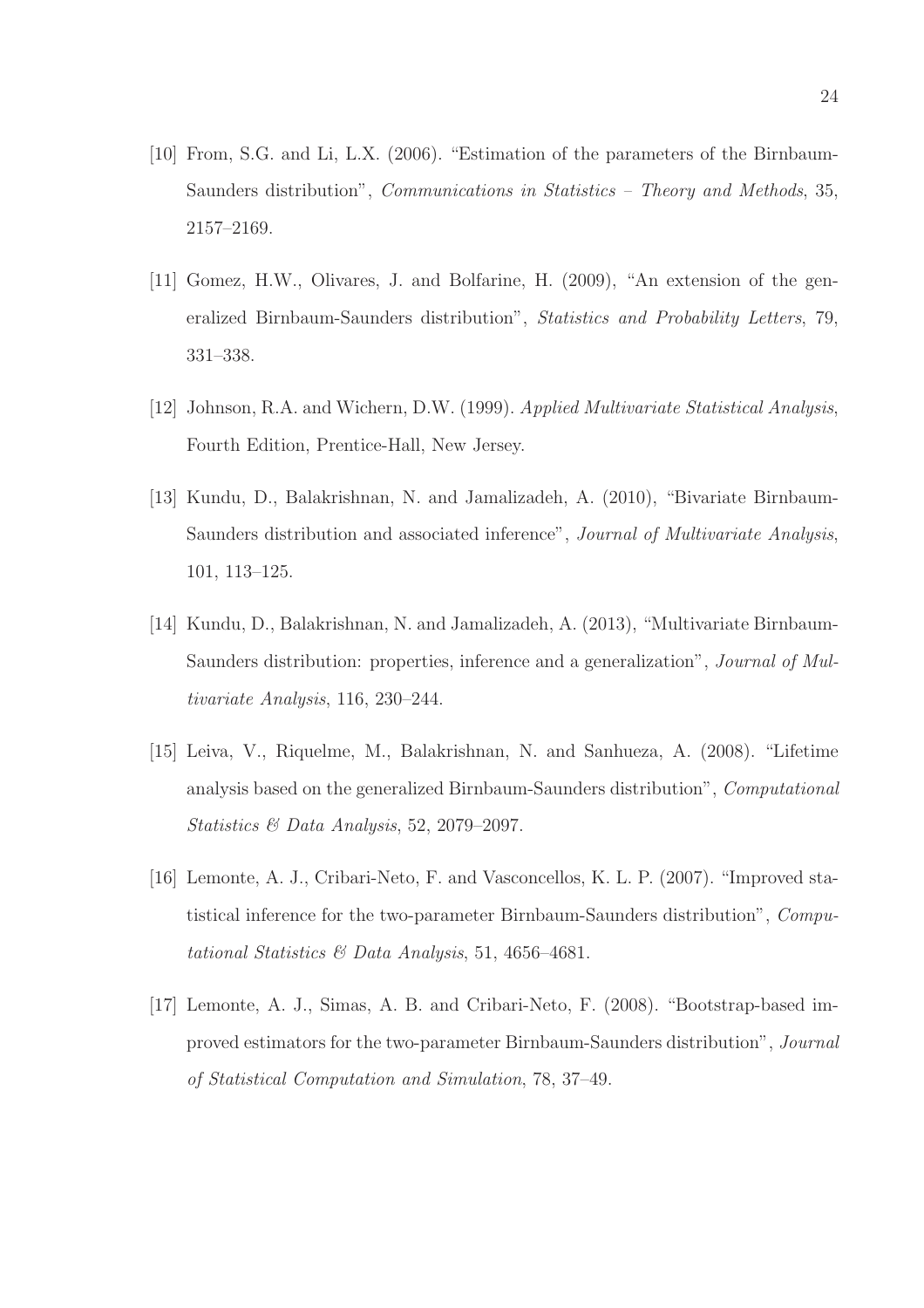- [18] Ng, H.K.T., Kundu, D. and Balakrishnan, N. (2003). "Modified moment estimation for the two-parameter Birnbaum-Saunders distribution", Computational Statistics & Data Analysis, 43, 283–298.
- [19] Ng, H.K.T., Kundu, D. and Balakrishnan, N. (2006). "Point and interval estimations for the two-parameter Birnbaum-Saunders distribution based on Type-II censored samples", Computational Statistics & Data Analysis, 50, 3222–3242.
- [20] Randles, R.H., Flinger, M.A., Policello II, G.E. and Wolfe, D.A. (1980), "An asymptotically distribution free test for symmetry versus asymmetry", Journal of the American Statistical Association, vol. 75, 168 - 172.
- [21] Rao, C.R. (1973), Linear statistical inference and its applications, John Wiley & Sons, New York.
- [22] Vilca, F. and Leiva, V. (2006), "A new fatigue life model based on family of skewelliptical distribution", Communications in Statistics - Theory and Methods, 35, 229–244.
- [23] Vilca, F., Santana, L., Leiva, V. and Balakrishnan, N. (2011), "Estimation of extreme percentile in Birnbaum-Saunders distributions", Computational Statistics and Data Analysis, 55, 1665–1678.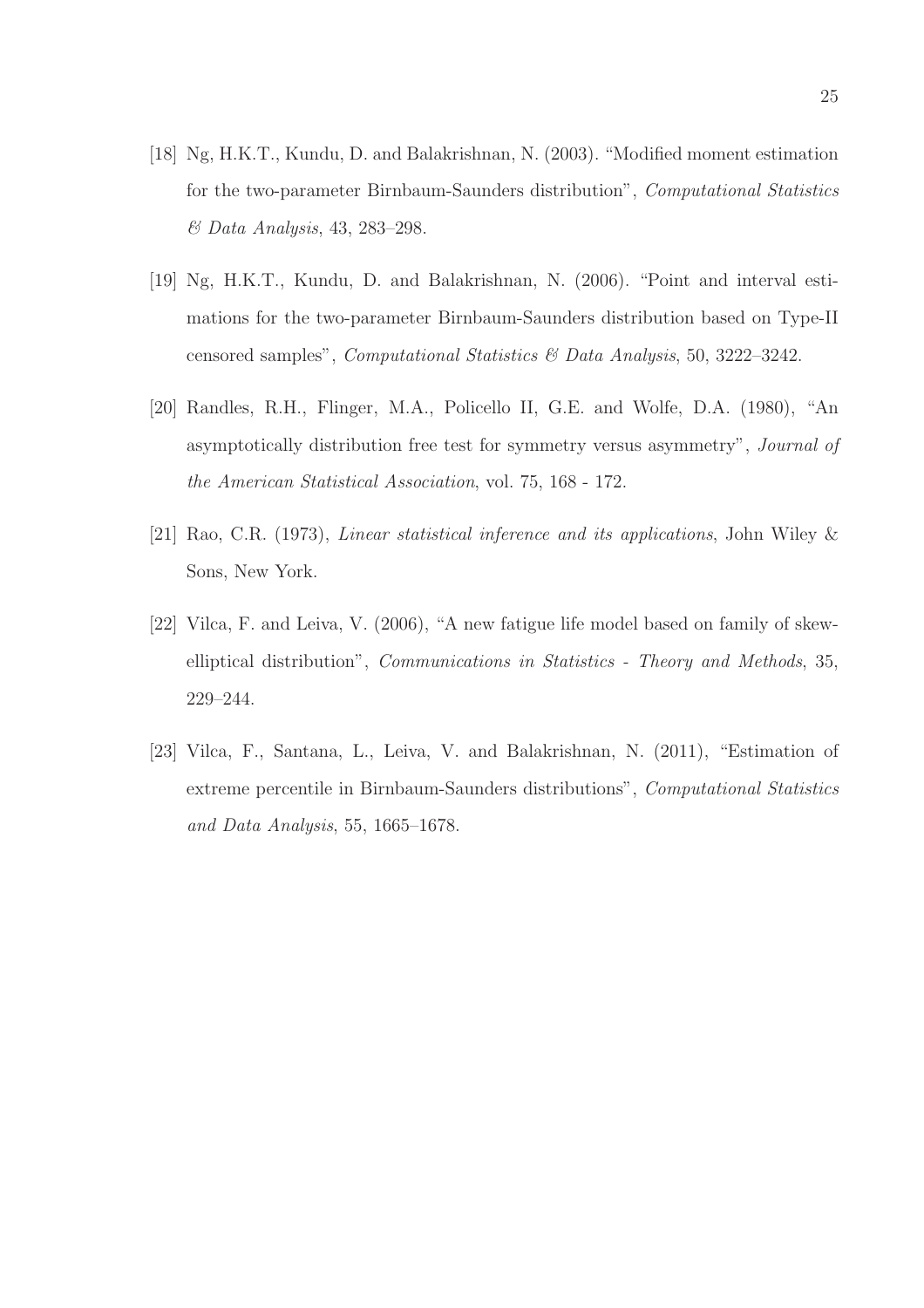

Figure 1: The surface plot of BS-SN<sub>2</sub> for different parameter values when  $\beta_1 = \beta_2 = 1$ , and (a)  $\alpha_1 = 2 = \alpha_2, \lambda_1 = \lambda_2 = 1, \rho = 0.5,$  (b)  $\alpha_1 = 2 = \alpha_2, \lambda_1 = \lambda_2 = 1, \rho = 0.0,$  (c)  $\alpha_1 = 2$ =  $\alpha_2$ ,  $\lambda_1 = \lambda_2 = 1$ ,  $\rho = -0.5$ , (d)  $\alpha_1 = \alpha_2 = 0.3$ ,  $\lambda_1 = \lambda_2 = 1$ ,  $\rho = 0.5$ , (e)  $\alpha_1 = \alpha_2 = 0.3$ ,  $\lambda_1$ = -5.0,  $\lambda_2 = 5.0$ ,  $\rho = 0.5$ , (f)  $\alpha_1 = \alpha_2 = 0.3$ ,  $\lambda_1 = -5.0$ ,  $\lambda_2 = 5.0$ ,  $\rho = -0.5$ .